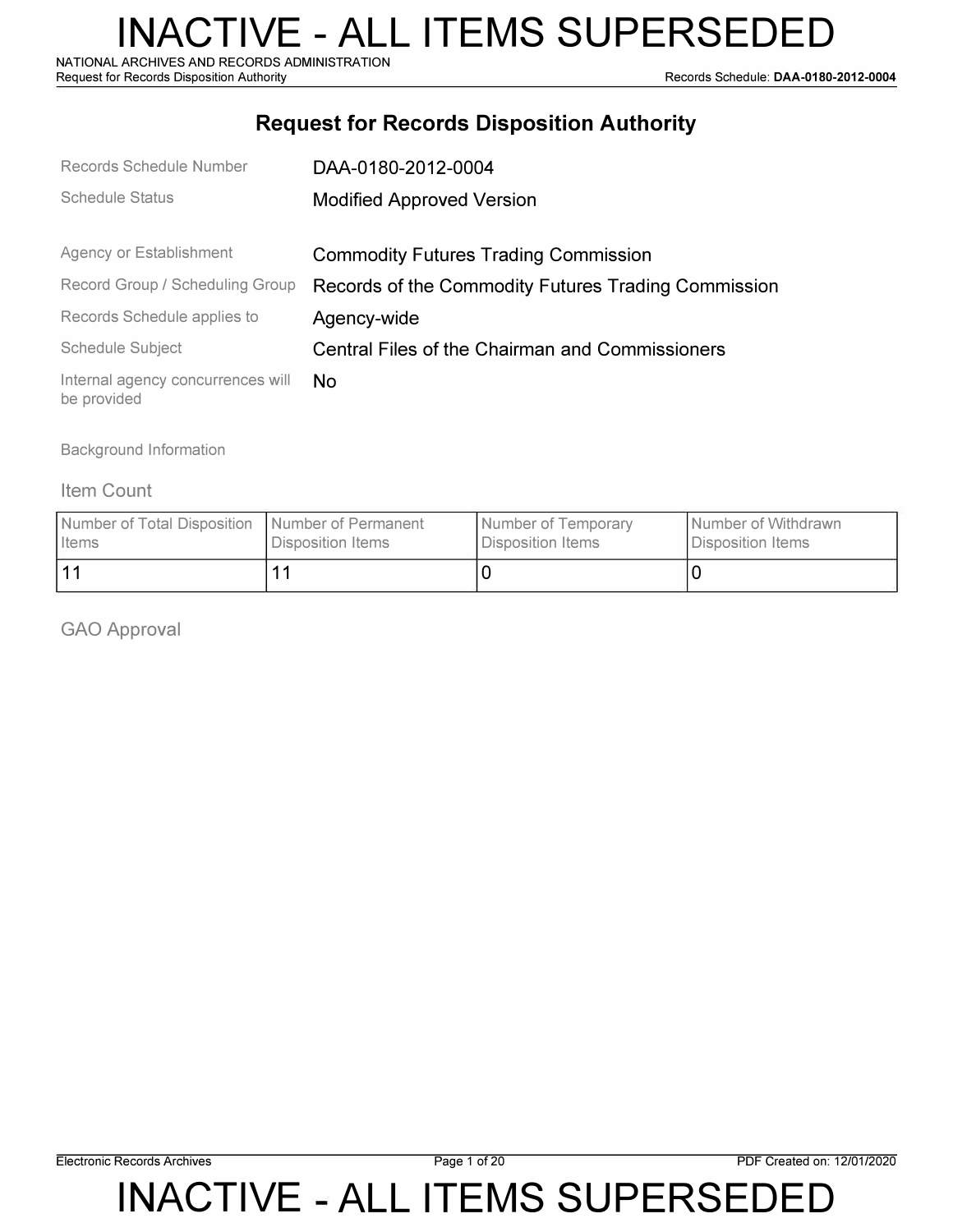**NATIONAL ARCHIVES AND RECORDS ADMINISTRATION** 

**Request for Records Disposition Authority Records Schedule: DAA-0180-2012-0004** 

#### **Outline of Records Schedule Items for DAA-0180-2012-0004**

| Sequence Number           |                                                                                                                        |
|---------------------------|------------------------------------------------------------------------------------------------------------------------|
|                           | Associated Indices to the Central Files of the Chairman and Commissioners                                              |
| 1.1                       | Index to the Central Files of Chairman and Commissioners<br>Disposition Authority Number: DAA-0180-2012-0004-0001      |
| 1.2                       | Secretariat Correspondence Locator System                                                                              |
| 1.2.1                     | Database.<br>Disposition Authority Number: DAA-0180-2012-0004-0002                                                     |
| 1.2.2                     | Database documentation.<br>Disposition Authority Number: DAA-0180-2012-0004-0003                                       |
| 1.3                       | Seriatim Log                                                                                                           |
| 1.3.1                     | Official record copy.<br>Disposition Authority Number: DAA-0180-2012-0004-0004                                         |
| 1.4                       | Federal Register Database Locator System                                                                               |
| 1.4.1                     | Database.<br>Disposition Authority Number: DAA-0180-2012-0004-0005                                                     |
| 1.4.2                     | Database documentation.<br>Disposition Authority Number: DAA-0180-2012-0004-0006                                       |
| $\sqrt{2}$                | <b>Central Files of the Chairman and Commissioners</b>                                                                 |
| 2.1                       | Official record copy.<br>Disposition Authority Number: DAA-0180-2012-0004-0007                                         |
| $\ensuremath{\mathsf{3}}$ | Records and Official Minutes of Commission Meetings                                                                    |
| 3.1                       | Official record copy.<br>Disposition Authority Number: DAA-0180-2012-0004-0008                                         |
| 3.2                       | Index to records and official minutes of Commission meetings.<br>Disposition Authority Number: DAA-0180-2012-0004-0009 |
| 4                         | <b>Tapes of Commission Meetings</b>                                                                                    |
| 4.1                       | Recordings of open and closed Commission meetings.<br>Disposition Authority Number: DAA-0180-2012-0004-0010            |
| 4.2                       | Index to recordings.<br>Disposition Authority Number: DAA-0180-2012-0004-0011                                          |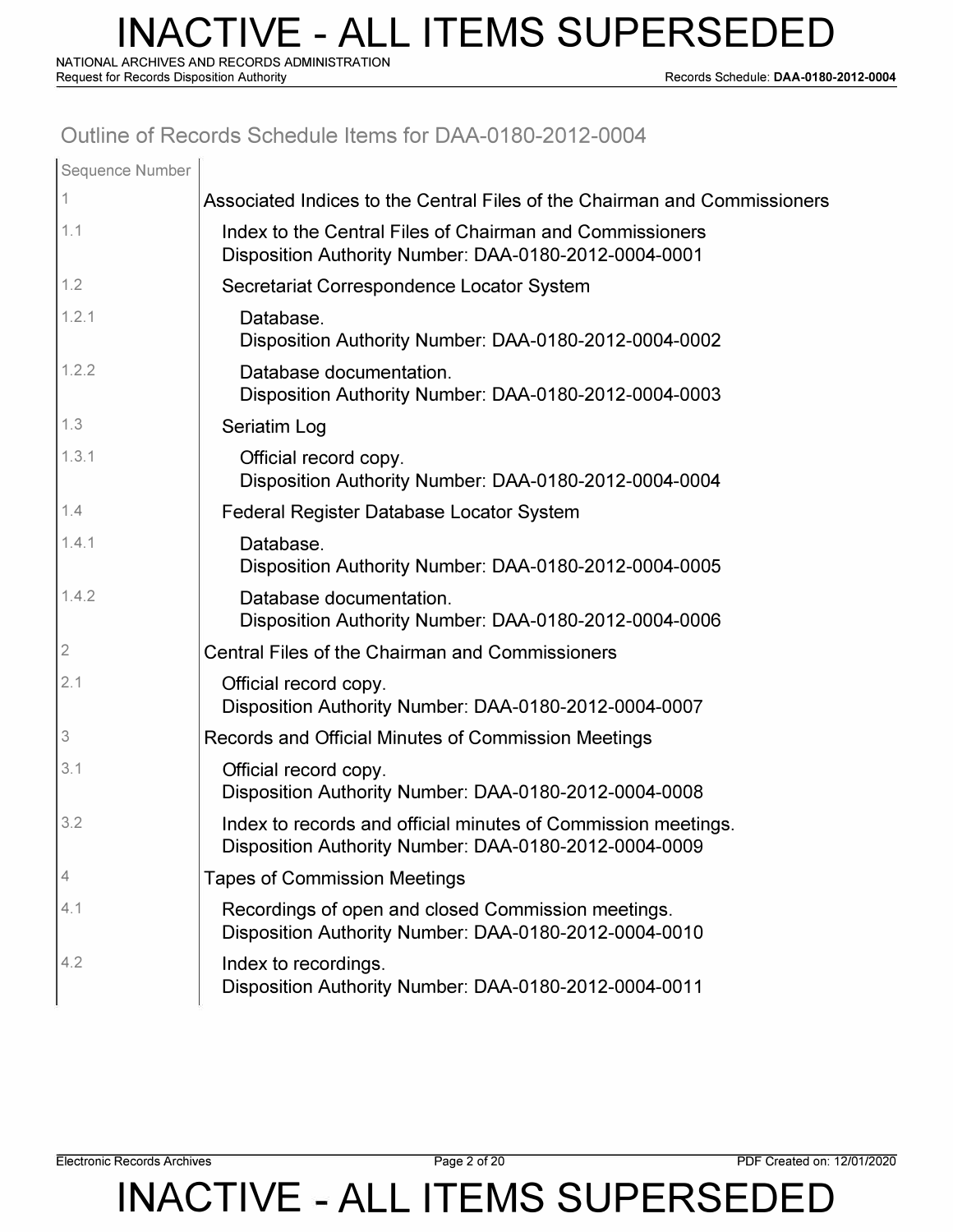**NATIONAL ARCHIVES AND RECORDS ADMINISTRATION** 

**Request for Records Disposition Authority Records Schedule: DAA-0180-2012-0004** 

#### **Records Schedule Items**

| Sequence Number |                                                                                                                                     |                                                                                                                                                                                                                                                                                                                                                                                                                                                                                                                                                                                                                                                                                                                                                                                                                                                                                                                                                                                                                                                                                                                                                                                                                                                                                                                                                                                                                                                                                                                                                                               |
|-----------------|-------------------------------------------------------------------------------------------------------------------------------------|-------------------------------------------------------------------------------------------------------------------------------------------------------------------------------------------------------------------------------------------------------------------------------------------------------------------------------------------------------------------------------------------------------------------------------------------------------------------------------------------------------------------------------------------------------------------------------------------------------------------------------------------------------------------------------------------------------------------------------------------------------------------------------------------------------------------------------------------------------------------------------------------------------------------------------------------------------------------------------------------------------------------------------------------------------------------------------------------------------------------------------------------------------------------------------------------------------------------------------------------------------------------------------------------------------------------------------------------------------------------------------------------------------------------------------------------------------------------------------------------------------------------------------------------------------------------------------|
| 1               |                                                                                                                                     | Associated Indices to the Central Files of the Chairman and Commissioners                                                                                                                                                                                                                                                                                                                                                                                                                                                                                                                                                                                                                                                                                                                                                                                                                                                                                                                                                                                                                                                                                                                                                                                                                                                                                                                                                                                                                                                                                                     |
| 1.1             |                                                                                                                                     | Index to the Central Files of Chairman and Commissioners                                                                                                                                                                                                                                                                                                                                                                                                                                                                                                                                                                                                                                                                                                                                                                                                                                                                                                                                                                                                                                                                                                                                                                                                                                                                                                                                                                                                                                                                                                                      |
|                 | <b>Disposition Authority Number</b>                                                                                                 | DAA-0180-2012-0004-0001                                                                                                                                                                                                                                                                                                                                                                                                                                                                                                                                                                                                                                                                                                                                                                                                                                                                                                                                                                                                                                                                                                                                                                                                                                                                                                                                                                                                                                                                                                                                                       |
|                 | headers.                                                                                                                            | This system is the index to the Central Files. This system records the subject file<br>codes and corresponding file titles that are used to index the Central Files and<br>to approximately locate documents in the files by subject. The subject file codes<br>were originally derived from the Master Subject Outline, which was a classification<br>scheme promulgated in the CFTC Records and Disposition Manual around 1980.<br>Over 4,700 file codes and corresponding file titles have been used to date and<br>continue to grow. The Office of the Secretariat adapted the Master Subject Outline<br>to its own filing needs, resulting in a similar classification scheme, known as<br>BIGBOY (and which is the basic table in the Central Files Index. The BIGBOY file<br>code corresponding to the best fitting file title is written on the front page of each<br>document filed in the Central Files. The document is filed for its life in the fiscal<br>year folder for that subject category. This system also records deliberate changes<br>to the BIGBOY table, which occur occasionally to correct errors discovered during<br>research. A secondary purpose of the system is to convert subject file codes to<br>a unique alphanumeric value for use in sorting and linking (the Master Subject<br>Outline, on which the system is based, introduced punctuation unsuitable to<br>reference data, such as the forward slash and the dash). The system also records<br>standardized abbreviations of file types and titles that are included in microfiche |
|                 | <b>Final Disposition</b>                                                                                                            | Permanent                                                                                                                                                                                                                                                                                                                                                                                                                                                                                                                                                                                                                                                                                                                                                                                                                                                                                                                                                                                                                                                                                                                                                                                                                                                                                                                                                                                                                                                                                                                                                                     |
|                 | Item Status                                                                                                                         | Inactive                                                                                                                                                                                                                                                                                                                                                                                                                                                                                                                                                                                                                                                                                                                                                                                                                                                                                                                                                                                                                                                                                                                                                                                                                                                                                                                                                                                                                                                                                                                                                                      |
|                 | Is this item media neutral?                                                                                                         | Yes                                                                                                                                                                                                                                                                                                                                                                                                                                                                                                                                                                                                                                                                                                                                                                                                                                                                                                                                                                                                                                                                                                                                                                                                                                                                                                                                                                                                                                                                                                                                                                           |
|                 | Do any of the records covered<br>by this item currently exist in<br>electronic format(s) other than e-<br>mail and word processing? | Yes                                                                                                                                                                                                                                                                                                                                                                                                                                                                                                                                                                                                                                                                                                                                                                                                                                                                                                                                                                                                                                                                                                                                                                                                                                                                                                                                                                                                                                                                                                                                                                           |
|                 | Do any of the records covered<br>by this item exist as structured<br>electronic data?                                               | Yes                                                                                                                                                                                                                                                                                                                                                                                                                                                                                                                                                                                                                                                                                                                                                                                                                                                                                                                                                                                                                                                                                                                                                                                                                                                                                                                                                                                                                                                                                                                                                                           |
|                 | <b>GRS or Superseded Authority</b><br>Citation                                                                                      | N1-180-00-1, Item 303                                                                                                                                                                                                                                                                                                                                                                                                                                                                                                                                                                                                                                                                                                                                                                                                                                                                                                                                                                                                                                                                                                                                                                                                                                                                                                                                                                                                                                                                                                                                                         |
|                 | Inactive Status Explanation                                                                                                         | This item is inactive because it was superseded by<br><b>New Disposition Authority Number:</b><br>DAA-0180-2018-0006-0001                                                                                                                                                                                                                                                                                                                                                                                                                                                                                                                                                                                                                                                                                                                                                                                                                                                                                                                                                                                                                                                                                                                                                                                                                                                                                                                                                                                                                                                     |

**Electronic Records Archives Page 3 of 20 PDF Created on: 12/01/2020**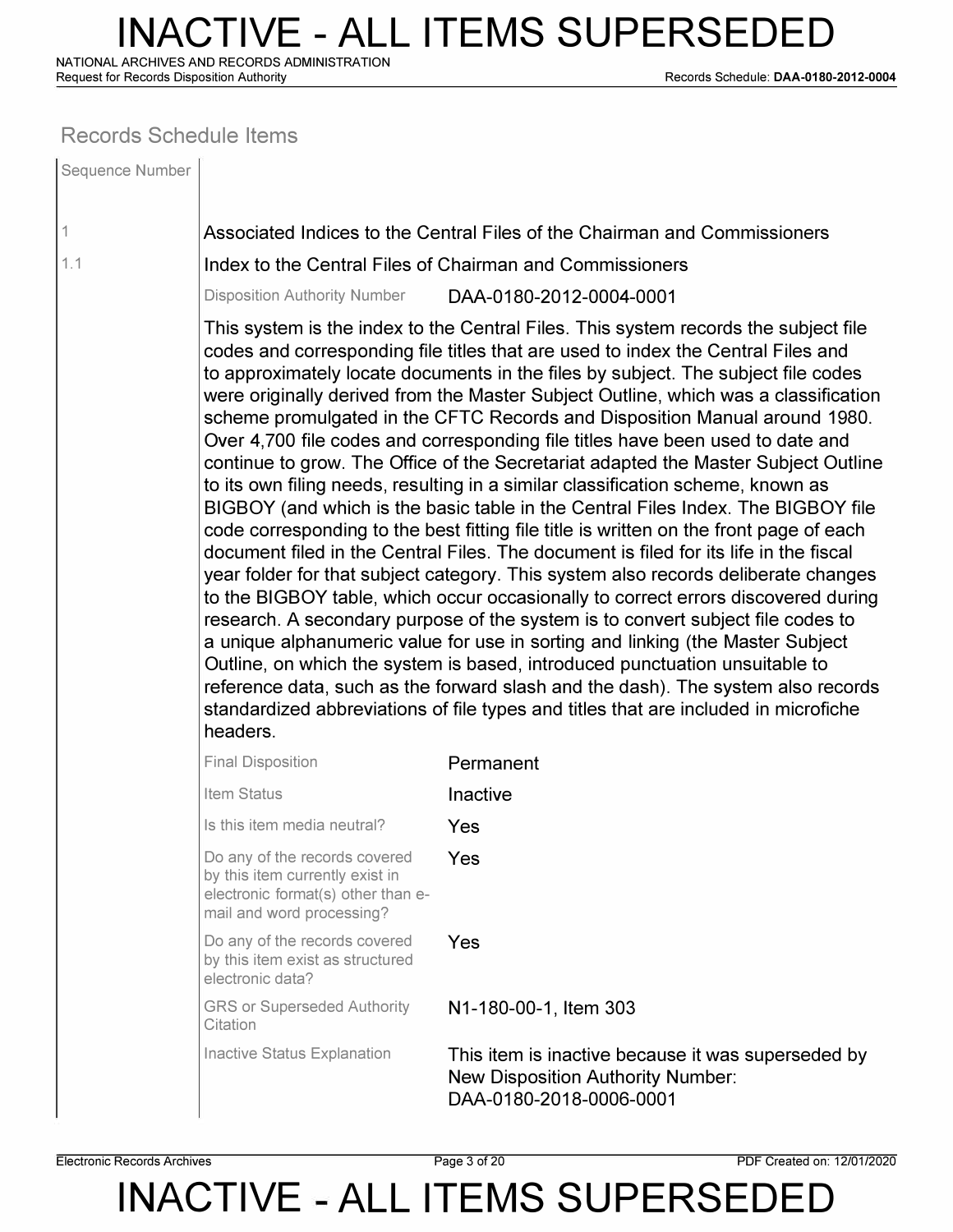**NATIONAL ARCHIVES AND RECORDS ADMINISTRATION** 

**Request for Records Disposition Authority Records Schedule: DAA-0180-2012-0004** 

|       | <b>Disposition Instruction</b>                                                                                                                                                                                                                                                                                                                                                                                                                                                                                                                                                                                                                                                                                                                           |                                                                                                                                                                                     |                            |
|-------|----------------------------------------------------------------------------------------------------------------------------------------------------------------------------------------------------------------------------------------------------------------------------------------------------------------------------------------------------------------------------------------------------------------------------------------------------------------------------------------------------------------------------------------------------------------------------------------------------------------------------------------------------------------------------------------------------------------------------------------------------------|-------------------------------------------------------------------------------------------------------------------------------------------------------------------------------------|----------------------------|
|       | <b>Transfer to the National Archives</b><br>for Accessioning                                                                                                                                                                                                                                                                                                                                                                                                                                                                                                                                                                                                                                                                                             | Transfer to the National Archives with underlying<br>records when 30 years old.                                                                                                     |                            |
|       | <b>Additional Information</b>                                                                                                                                                                                                                                                                                                                                                                                                                                                                                                                                                                                                                                                                                                                            |                                                                                                                                                                                     |                            |
|       | First year of records accumulation 1980                                                                                                                                                                                                                                                                                                                                                                                                                                                                                                                                                                                                                                                                                                                  |                                                                                                                                                                                     |                            |
|       | What will be the date span of the<br>initial transfer of records to the<br><b>National Archives?</b>                                                                                                                                                                                                                                                                                                                                                                                                                                                                                                                                                                                                                                                     | Unknown<br>To be determined                                                                                                                                                         |                            |
|       | How frequently will your agency<br>transfer these records to the<br><b>National Archives?</b>                                                                                                                                                                                                                                                                                                                                                                                                                                                                                                                                                                                                                                                            | Unknown<br>These indices will be transferred at the same<br>frequency as the underlying records (Central Files<br>of Chairman and Commissioners), which is yet to be<br>determined. |                            |
|       |                                                                                                                                                                                                                                                                                                                                                                                                                                                                                                                                                                                                                                                                                                                                                          | <b>Estimated Current Volume</b>                                                                                                                                                     | <b>Annual Accumulation</b> |
|       | Electronic/Digital                                                                                                                                                                                                                                                                                                                                                                                                                                                                                                                                                                                                                                                                                                                                       | MB                                                                                                                                                                                  | .5 MB                      |
|       | Paper                                                                                                                                                                                                                                                                                                                                                                                                                                                                                                                                                                                                                                                                                                                                                    |                                                                                                                                                                                     |                            |
|       | Microform                                                                                                                                                                                                                                                                                                                                                                                                                                                                                                                                                                                                                                                                                                                                                |                                                                                                                                                                                     |                            |
|       | <b>Hardcopy or Analog Special</b><br>Media                                                                                                                                                                                                                                                                                                                                                                                                                                                                                                                                                                                                                                                                                                               |                                                                                                                                                                                     |                            |
| 1.2   | Secretariat Correspondence Locator System<br>This system supports the Central Files of the Chairman and Commissioners. The<br>primary purpose of this system is to synopsize each document that passes through<br>the Office of the Secretariat either to or from the Commission, track incoming<br>documents assigned for response to other Divisions/Offices, and record responses<br>and actions taken by or on behalf of the Commission. The system locates each<br>document in the Central Files by the subject file codes applied to the document.<br>Each record in the database corresponds to a document filed in the Central Files.<br>The database has been used since about 1989, however, it is accurate from about<br>1990 to the present. |                                                                                                                                                                                     |                            |
| 1.2.1 | Database.                                                                                                                                                                                                                                                                                                                                                                                                                                                                                                                                                                                                                                                                                                                                                |                                                                                                                                                                                     |                            |
|       | <b>Disposition Authority Number</b>                                                                                                                                                                                                                                                                                                                                                                                                                                                                                                                                                                                                                                                                                                                      | DAA-0180-2012-0004-0002                                                                                                                                                             |                            |
|       | Database tracks and indexes documents received by the Commission and referred<br>to other Divisions/Offices for action.                                                                                                                                                                                                                                                                                                                                                                                                                                                                                                                                                                                                                                  |                                                                                                                                                                                     |                            |

 $1.2.1$ 

**Electronic Records Archives** Page 4 of 20 PDF Created on: 12/01/2020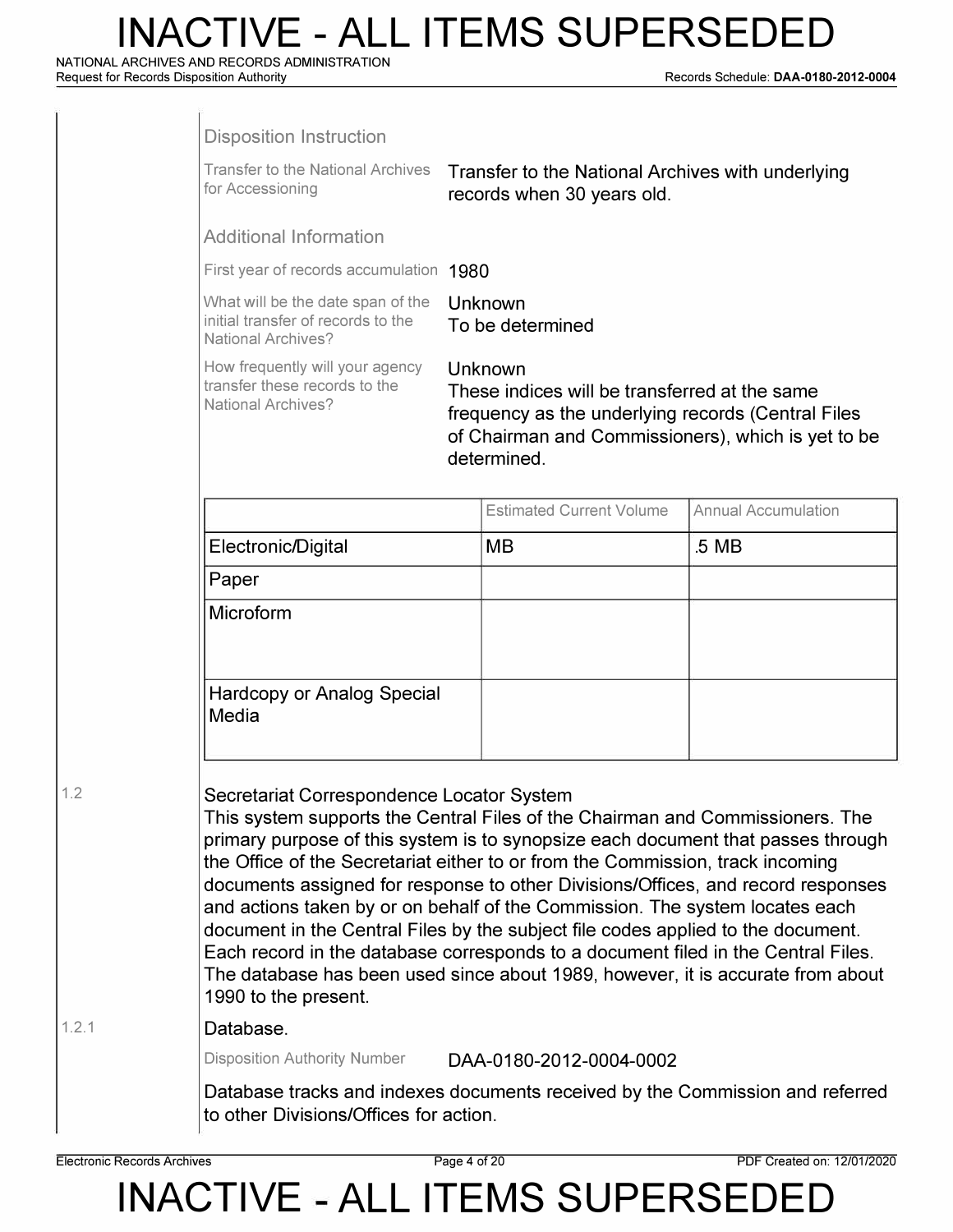**NATIONAL ARCHIVES AND RECORDS ADMINISTRATION** 

**Request for Records Disposition Authority Records Schedule: DAA-0180-2012-0004** 

| <b>Final Disposition</b>                                                                                                            |                                                                                                                                                                                         | Permanent                                                                                                                 |                            |  |  |
|-------------------------------------------------------------------------------------------------------------------------------------|-----------------------------------------------------------------------------------------------------------------------------------------------------------------------------------------|---------------------------------------------------------------------------------------------------------------------------|----------------------------|--|--|
| Item Status                                                                                                                         |                                                                                                                                                                                         | Inactive                                                                                                                  |                            |  |  |
| Is this item media neutral?                                                                                                         | <b>No</b>                                                                                                                                                                               |                                                                                                                           |                            |  |  |
| <b>Explanation of limitation</b>                                                                                                    |                                                                                                                                                                                         | This item covers only a database.                                                                                         |                            |  |  |
| Do any of the records covered<br>by this item currently exist in<br>electronic format(s) other than e-<br>mail and word processing? |                                                                                                                                                                                         | Yes                                                                                                                       |                            |  |  |
| Do any of the records covered<br>by this item exist as structured<br>electronic data?                                               |                                                                                                                                                                                         | Yes                                                                                                                       |                            |  |  |
| <b>GRS or Superseded Authority</b><br>Citation                                                                                      |                                                                                                                                                                                         | N1-180-00-1, Item 304a                                                                                                    |                            |  |  |
| <b>Inactive Status Explanation</b>                                                                                                  |                                                                                                                                                                                         | This item is inactive because it was superseded by<br><b>New Disposition Authority Number:</b><br>DAA-0180-2018-0006-0001 |                            |  |  |
| <b>Disposition Instruction</b>                                                                                                      |                                                                                                                                                                                         |                                                                                                                           |                            |  |  |
| <b>Transfer to the National Archives</b><br>for Accessioning                                                                        | Transfer to the National Archives with underlying<br>records when 30 years old.                                                                                                         |                                                                                                                           |                            |  |  |
| <b>Additional Information</b>                                                                                                       |                                                                                                                                                                                         |                                                                                                                           |                            |  |  |
| First year of records accumulation                                                                                                  | 1989                                                                                                                                                                                    |                                                                                                                           |                            |  |  |
| What will be the date span of the<br>initial transfer of records to the<br><b>National Archives?</b>                                | Unknown<br>To be determined                                                                                                                                                             |                                                                                                                           |                            |  |  |
| How frequently will your agency<br>transfer these records to the<br><b>National Archives?</b>                                       | Unknown<br>These records will be transferred at the same<br>frequency as the underlying records (Central Files of<br>the Chairman and Commissioners), which is yet to be<br>determined. |                                                                                                                           |                            |  |  |
|                                                                                                                                     |                                                                                                                                                                                         | <b>Estimated Current Volume</b>                                                                                           | <b>Annual Accumulation</b> |  |  |
| Electronic/Digital                                                                                                                  |                                                                                                                                                                                         | 250 MB                                                                                                                    |                            |  |  |
| Paper                                                                                                                               |                                                                                                                                                                                         |                                                                                                                           |                            |  |  |
| Microform                                                                                                                           |                                                                                                                                                                                         |                                                                                                                           |                            |  |  |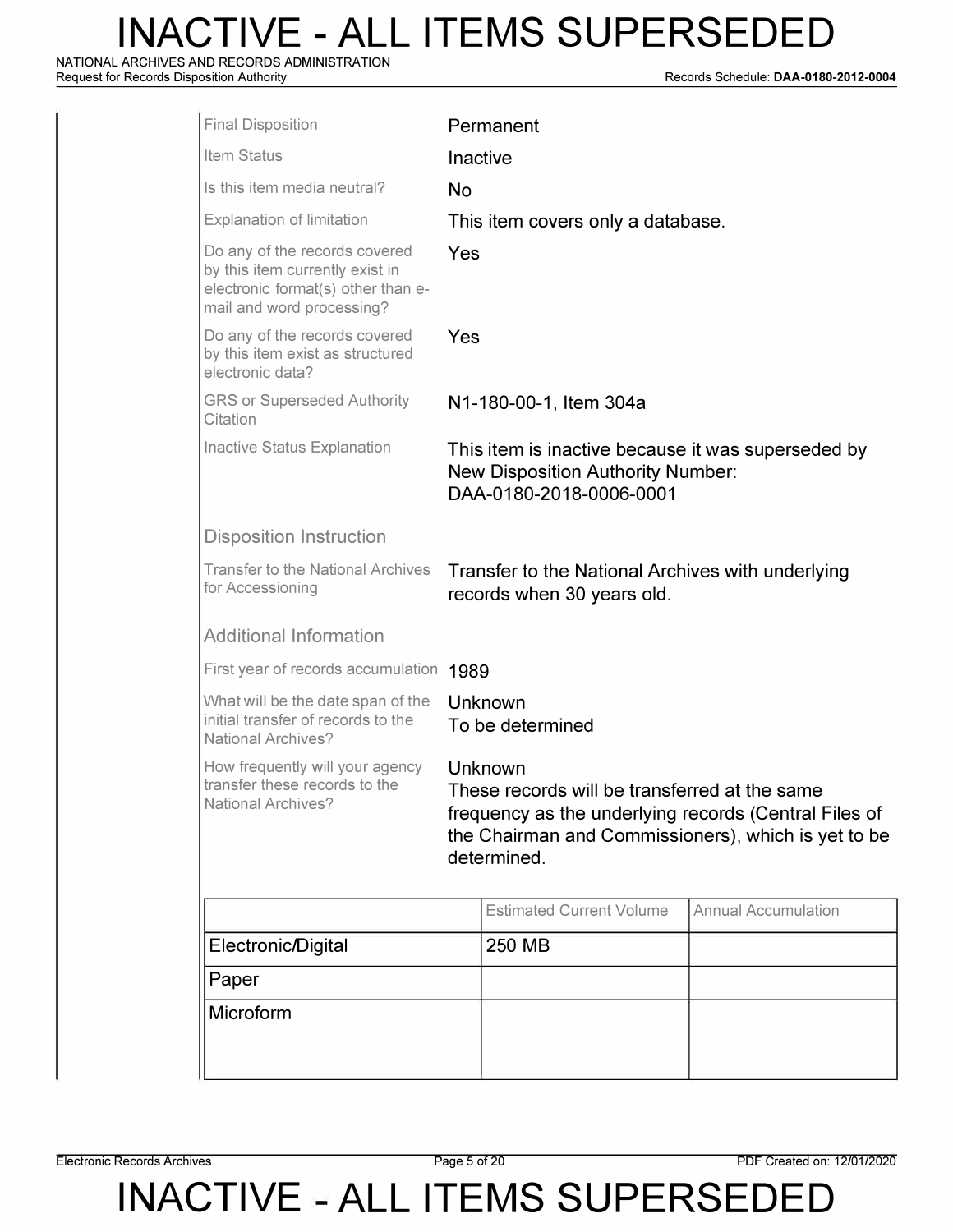**NATIONAL ARCHIVES AND RECORDS ADMINISTRATION** 

**Request for Records Disposition Authority Records Schedule: DAA-0180-2012-0004** 

|       | Hardcopy or Analog Special<br>Media                                                                                                 |                                                                                                                                                                                                                                        |  |
|-------|-------------------------------------------------------------------------------------------------------------------------------------|----------------------------------------------------------------------------------------------------------------------------------------------------------------------------------------------------------------------------------------|--|
| 1.2.2 | Database documentation.                                                                                                             |                                                                                                                                                                                                                                        |  |
|       | <b>Disposition Authority Number</b>                                                                                                 | DAA-0180-2012-0004-0003                                                                                                                                                                                                                |  |
|       |                                                                                                                                     | Database documentation includes record layouts, coding sheets/codebooks,<br>technical description of the data, user manuals, and any other background<br>information that would be useful or necessary to a researcher using the data. |  |
|       | <b>Final Disposition</b>                                                                                                            | Permanent                                                                                                                                                                                                                              |  |
|       | Item Status                                                                                                                         | Inactive                                                                                                                                                                                                                               |  |
|       | Is this item media neutral?                                                                                                         | Yes                                                                                                                                                                                                                                    |  |
|       | Do any of the records covered<br>by this item currently exist in<br>electronic format(s) other than e-<br>mail and word processing? | Yes                                                                                                                                                                                                                                    |  |
|       | Do any of the records covered<br>by this item exist as structured<br>electronic data?                                               | Yes                                                                                                                                                                                                                                    |  |
|       | <b>GRS or Superseded Authority</b><br>Citation                                                                                      | N1-180-00-1, Item 304b                                                                                                                                                                                                                 |  |
|       | Inactive Status Explanation                                                                                                         | This item is inactive because it was superseded by<br>New Disposition Authority Number: GRS 3.1 / 050<br>(DAA-GRS-2013-0005-0002)                                                                                                      |  |
|       | <b>Disposition Instruction</b>                                                                                                      |                                                                                                                                                                                                                                        |  |
|       | <b>Transfer to the National Archives</b><br>for Accessioning                                                                        | Transfer a copy of the documentation to the<br>National Archives at the time the data is transferred.<br>Transfer documentation updates and changes with<br>subsequent data transfers.                                                 |  |
|       | <b>Additional Information</b>                                                                                                       |                                                                                                                                                                                                                                        |  |
|       | First year of records accumulation 1989                                                                                             |                                                                                                                                                                                                                                        |  |
|       | What will be the date span of the<br>initial transfer of records to the<br><b>National Archives?</b>                                | Unknown<br>To be determined                                                                                                                                                                                                            |  |
|       | How frequently will your agency<br>transfer these records to the<br><b>National Archives?</b>                                       | Unknown<br>These records will be transferred at the same<br>frequency as the underlying records (Central Files of<br>the Chairman and Commissioners), which is yet to be<br>determined.                                                |  |

**Electronic Records Archives** Page 6 of 20 PDF Created on: 12/01/2020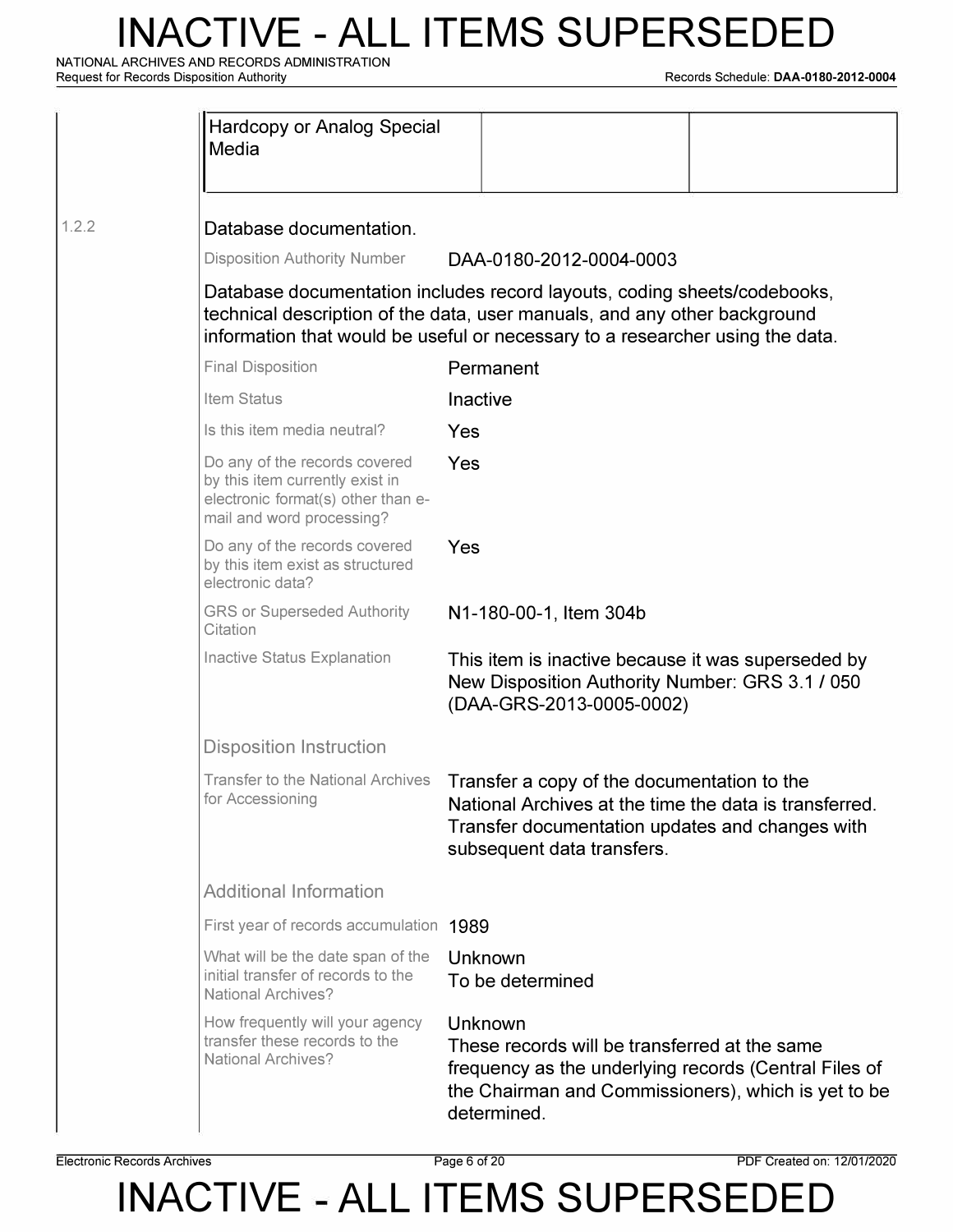**NATIONAL ARCHIVES AND RECORDS ADMINISTRATION** 

**Request for Records Disposition Authority Records Schedule: DAA-0180-2012-0004** 

|       |                                                                                                                                     | <b>Estimated Current Volume</b>                                                                                                                                                                                                                                                                                                                                                                                                                                                                                                                                                                                                                                    | <b>Annual Accumulation</b> |
|-------|-------------------------------------------------------------------------------------------------------------------------------------|--------------------------------------------------------------------------------------------------------------------------------------------------------------------------------------------------------------------------------------------------------------------------------------------------------------------------------------------------------------------------------------------------------------------------------------------------------------------------------------------------------------------------------------------------------------------------------------------------------------------------------------------------------------------|----------------------------|
|       | Electronic/Digital                                                                                                                  | .5 MB                                                                                                                                                                                                                                                                                                                                                                                                                                                                                                                                                                                                                                                              |                            |
|       | Paper                                                                                                                               |                                                                                                                                                                                                                                                                                                                                                                                                                                                                                                                                                                                                                                                                    |                            |
|       | Microform                                                                                                                           |                                                                                                                                                                                                                                                                                                                                                                                                                                                                                                                                                                                                                                                                    |                            |
|       | <b>Hardcopy or Analog Special</b><br>Media                                                                                          |                                                                                                                                                                                                                                                                                                                                                                                                                                                                                                                                                                                                                                                                    |                            |
| 1.3   | Seriatim Log<br>applied to the document.                                                                                            | The primary purpose of this system is to synopsize, identify, and track each<br>seriatim or "sign-off" decision of the Commission. The system tracks the seriatim<br>documents through the Commissioners' offices and into the Central Files.<br>The seriatim documents are document packages recording the votes of the<br>Commissioners, the underlying staff recommendations, any concurrences or<br>dissents of the Commissioners, background documentation, and revisions or edits<br>of orders and other Commission issuances that occur at the Commission level. The<br>system locates each seriatim package in the Central Files by the subject file codes |                            |
| 1.3.1 | Official record copy.                                                                                                               |                                                                                                                                                                                                                                                                                                                                                                                                                                                                                                                                                                                                                                                                    |                            |
|       | <b>Disposition Authority Number</b>                                                                                                 | DAA-0180-2012-0004-0004                                                                                                                                                                                                                                                                                                                                                                                                                                                                                                                                                                                                                                            |                            |
|       | format.                                                                                                                             | Official record copies consist of bound books for 1978-1982, microfiche for<br>1982-1995. Beginning in 1996, official record copies are maintained in electronic                                                                                                                                                                                                                                                                                                                                                                                                                                                                                                   |                            |
|       | <b>Final Disposition</b>                                                                                                            | Permanent                                                                                                                                                                                                                                                                                                                                                                                                                                                                                                                                                                                                                                                          |                            |
|       | Item Status                                                                                                                         | Inactive                                                                                                                                                                                                                                                                                                                                                                                                                                                                                                                                                                                                                                                           |                            |
|       | Is this item media neutral?                                                                                                         | Yes                                                                                                                                                                                                                                                                                                                                                                                                                                                                                                                                                                                                                                                                |                            |
|       | Do any of the records covered<br>by this item currently exist in<br>electronic format(s) other than e-<br>mail and word processing? | Yes                                                                                                                                                                                                                                                                                                                                                                                                                                                                                                                                                                                                                                                                |                            |
|       | Do any of the records covered<br>by this item exist as structured<br>electronic data?                                               | Yes                                                                                                                                                                                                                                                                                                                                                                                                                                                                                                                                                                                                                                                                |                            |
|       | <b>GRS or Superseded Authority</b><br>Citation                                                                                      | N1-180-00-1, Item 305a                                                                                                                                                                                                                                                                                                                                                                                                                                                                                                                                                                                                                                             |                            |
|       | Inactive Status Explanation                                                                                                         | This item is inactive because it was superseded by<br><b>New Disposition Authority Number:</b><br>DAA-0180-2018-0006-0001                                                                                                                                                                                                                                                                                                                                                                                                                                                                                                                                          |                            |

**Electronic Records Archives Page 7 of 20 PDF Created on: 12/01/2020**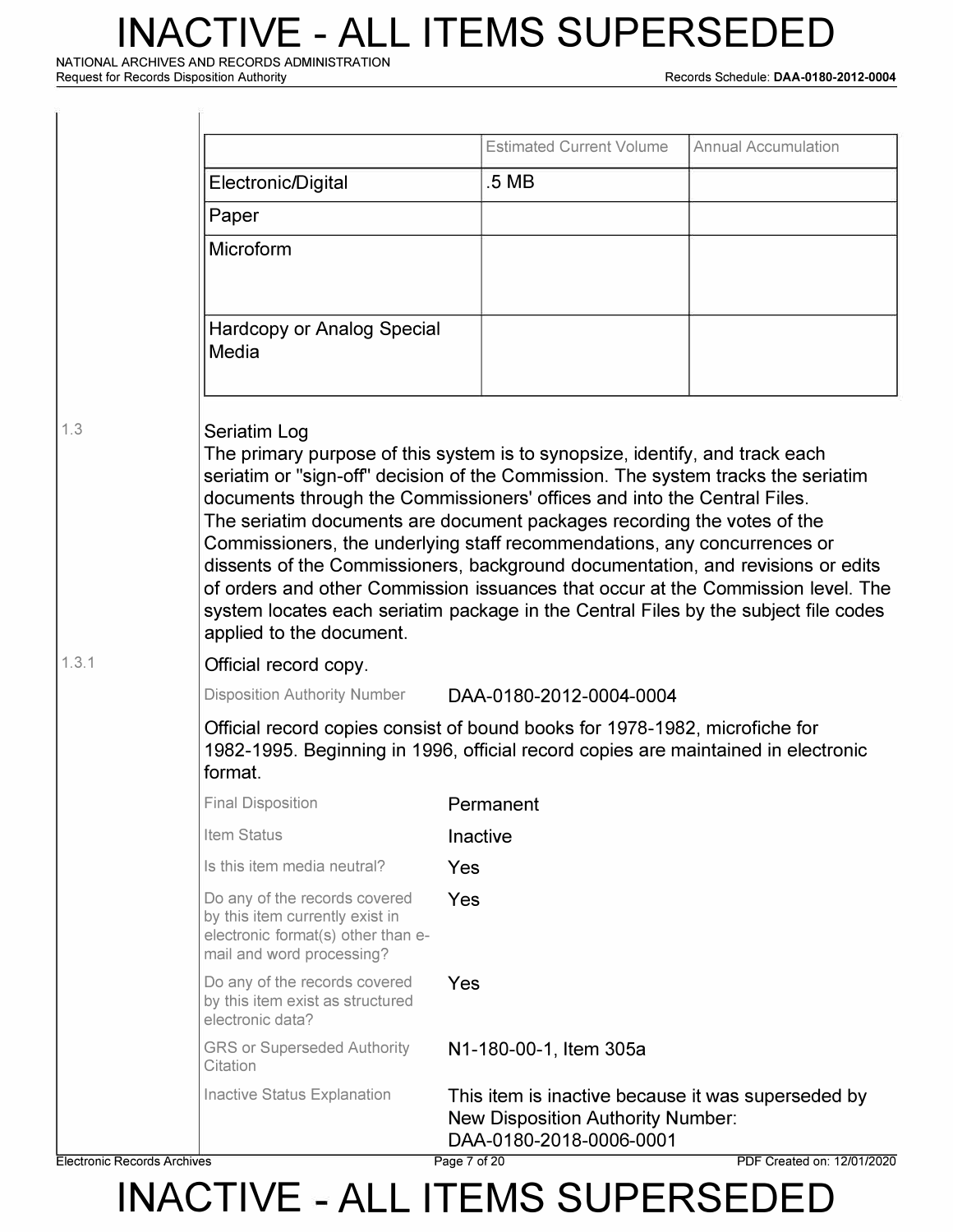**NATIONAL ARCHIVES AND RECORDS ADMINISTRATION** 

**Request for Records Disposition Authority Records Schedule: DAA-0180-2012-0004** 

|       | <b>Disposition Instruction</b><br>Transfer to the National Archives Transfer to the National Archives when 30 years old.<br>for Accessioning                                                                                                                                                         |          |                                                   |                            |
|-------|------------------------------------------------------------------------------------------------------------------------------------------------------------------------------------------------------------------------------------------------------------------------------------------------------|----------|---------------------------------------------------|----------------------------|
|       | <b>Additional Information</b>                                                                                                                                                                                                                                                                        |          |                                                   |                            |
|       | First year of records accumulation 1978                                                                                                                                                                                                                                                              |          |                                                   |                            |
|       | What will be the date span of the<br>initial transfer of records to the<br><b>National Archives?</b>                                                                                                                                                                                                 |          | Unknown<br>To be determined                       |                            |
|       | How frequently will your agency<br>transfer these records to the<br><b>National Archives?</b>                                                                                                                                                                                                        |          | Unknown<br>To be determined                       |                            |
|       |                                                                                                                                                                                                                                                                                                      |          | <b>Estimated Current Volume</b>                   | <b>Annual Accumulation</b> |
|       | Electronic/Digital                                                                                                                                                                                                                                                                                   |          | <b>15 MB</b>                                      |                            |
|       | Paper                                                                                                                                                                                                                                                                                                |          | .5 Cubic feet                                     |                            |
|       | Microform                                                                                                                                                                                                                                                                                            |          | 1 Linear feet of<br>microfiche<br>Microfilm rolls |                            |
|       | <b>Hardcopy or Analog Special</b><br>Media                                                                                                                                                                                                                                                           |          |                                                   |                            |
| 1.4   | Federal Register Database Locator System<br>This system relates notices published by the CFTC in the Federal Register to their<br>underlying documents in the Central Files of the Chairman and Commissioners. It<br>is primarily used as a research tool by staff in the Office of the Secretariat. |          |                                                   |                            |
| 1.4.1 | Database.                                                                                                                                                                                                                                                                                            |          |                                                   |                            |
|       | <b>Disposition Authority Number</b>                                                                                                                                                                                                                                                                  |          | DAA-0180-2012-0004-0005                           |                            |
|       | Database cross-references Federal Register notices with records contained in<br><b>Central Files.</b>                                                                                                                                                                                                |          |                                                   |                            |
|       | <b>Final Disposition</b>                                                                                                                                                                                                                                                                             |          | Permanent                                         |                            |
|       | Item Status                                                                                                                                                                                                                                                                                          | Inactive |                                                   |                            |
|       | Is this item media neutral?                                                                                                                                                                                                                                                                          | Yes      |                                                   |                            |
|       | Do any of the records covered<br>by this item currently exist in<br>electronic format(s) other than e-<br>mail and word processing?                                                                                                                                                                  | Yes      |                                                   |                            |

**Electronic Records Archives Page 8 of 20 PDF Created on: 12/01/2020**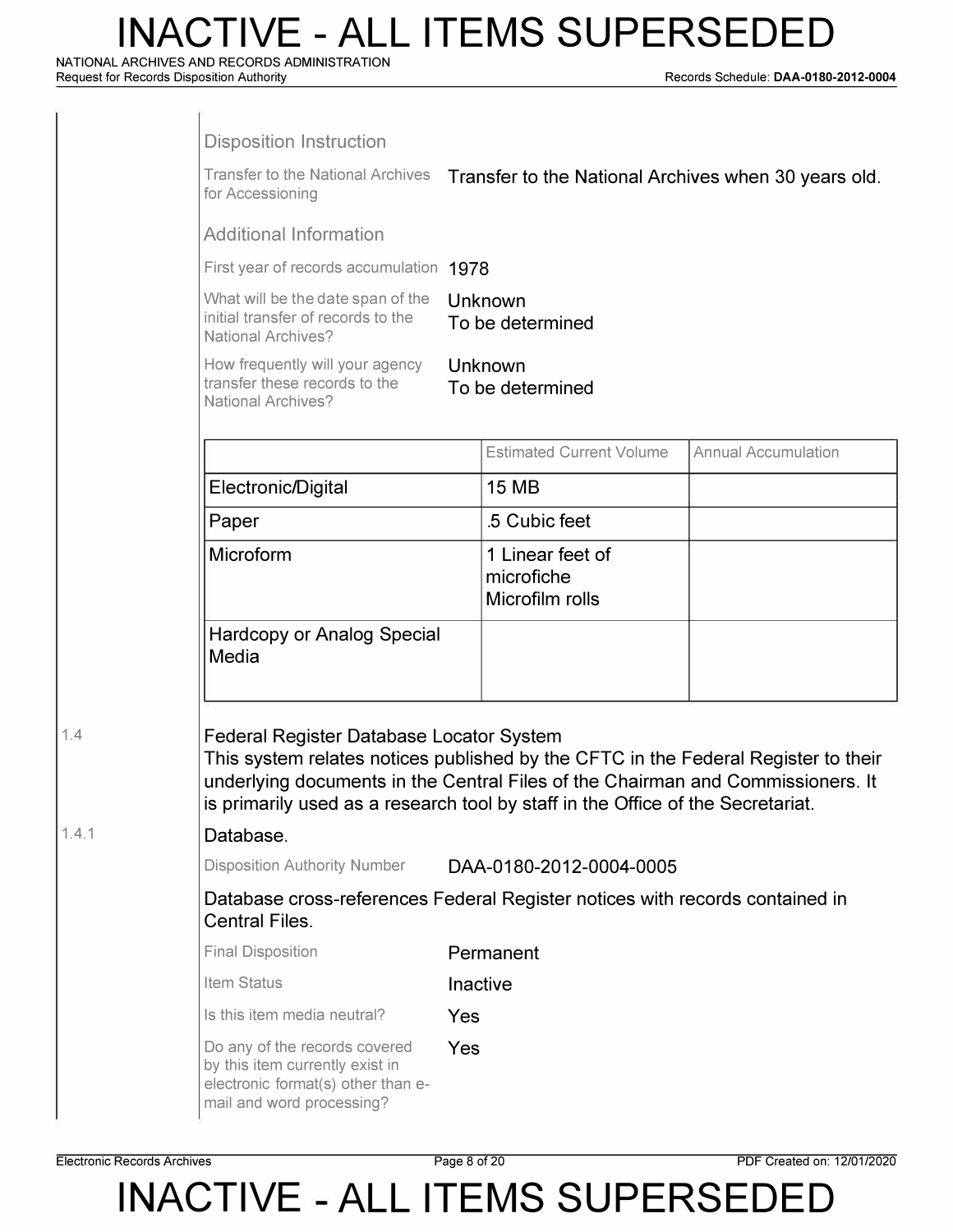**NATIONAL ARCHIVES AND RECORDS ADMINISTRATION** 

**Request for Records Disposition Authority Records Schedule: DAA-0180-2012-0004** 

| Do any of the records covered<br>by this item exist as structured<br>electronic data?                                                                                                                                                                                         | Yes |                                                                                                                                                                          |                            |
|-------------------------------------------------------------------------------------------------------------------------------------------------------------------------------------------------------------------------------------------------------------------------------|-----|--------------------------------------------------------------------------------------------------------------------------------------------------------------------------|----------------------------|
| <b>GRS or Superseded Authority</b><br>Citation                                                                                                                                                                                                                                |     | N1-180-00-1, Item 306a                                                                                                                                                   |                            |
| Inactive Status Explanation                                                                                                                                                                                                                                                   |     | This item is inactive because it was superseded by<br><b>New Disposition Authority Number:</b><br>DAA-0180-2018-0006-0001                                                |                            |
| <b>Disposition Instruction</b>                                                                                                                                                                                                                                                |     |                                                                                                                                                                          |                            |
| <b>Transfer to the National Archives</b><br>for Accessioning                                                                                                                                                                                                                  |     | Transfer to the National Archives with underlying<br>records when 30 years old.                                                                                          |                            |
| <b>Additional Information</b>                                                                                                                                                                                                                                                 |     |                                                                                                                                                                          |                            |
| First year of records accumulation 1975                                                                                                                                                                                                                                       |     |                                                                                                                                                                          |                            |
| What will be the date span of the<br>initial transfer of records to the<br><b>National Archives?</b>                                                                                                                                                                          |     | Unknown<br>To be determined                                                                                                                                              |                            |
| How frequently will your agency<br>transfer these records to the<br><b>National Archives?</b>                                                                                                                                                                                 |     | Unknown<br>These records will be transferred at the same<br>frequency as the underlying records (Central Files of<br>the Chairman and Commissioners), which is yet to be |                            |
|                                                                                                                                                                                                                                                                               |     | determined.                                                                                                                                                              |                            |
|                                                                                                                                                                                                                                                                               |     | <b>Estimated Current Volume</b>                                                                                                                                          | <b>Annual Accumulation</b> |
| Electronic/Digital                                                                                                                                                                                                                                                            |     | <b>14 MB</b>                                                                                                                                                             |                            |
| Paper                                                                                                                                                                                                                                                                         |     |                                                                                                                                                                          |                            |
| Microform                                                                                                                                                                                                                                                                     |     |                                                                                                                                                                          |                            |
| Hardcopy or Analog Special<br>Media                                                                                                                                                                                                                                           |     |                                                                                                                                                                          |                            |
| Database documentation.                                                                                                                                                                                                                                                       |     |                                                                                                                                                                          |                            |
|                                                                                                                                                                                                                                                                               |     | DAA-0180-2012-0004-0006                                                                                                                                                  |                            |
| <b>Disposition Authority Number</b><br>Database documentation includes record layouts, coding sheets/codebooks,<br>technical description of the data, user manuals, and any other background<br>information that would be useful or necessary to a researcher using the data. |     |                                                                                                                                                                          |                            |

**Electronic Records Archives** Page 9 of 20 PDF Created on: 12/01/2020

1.4.2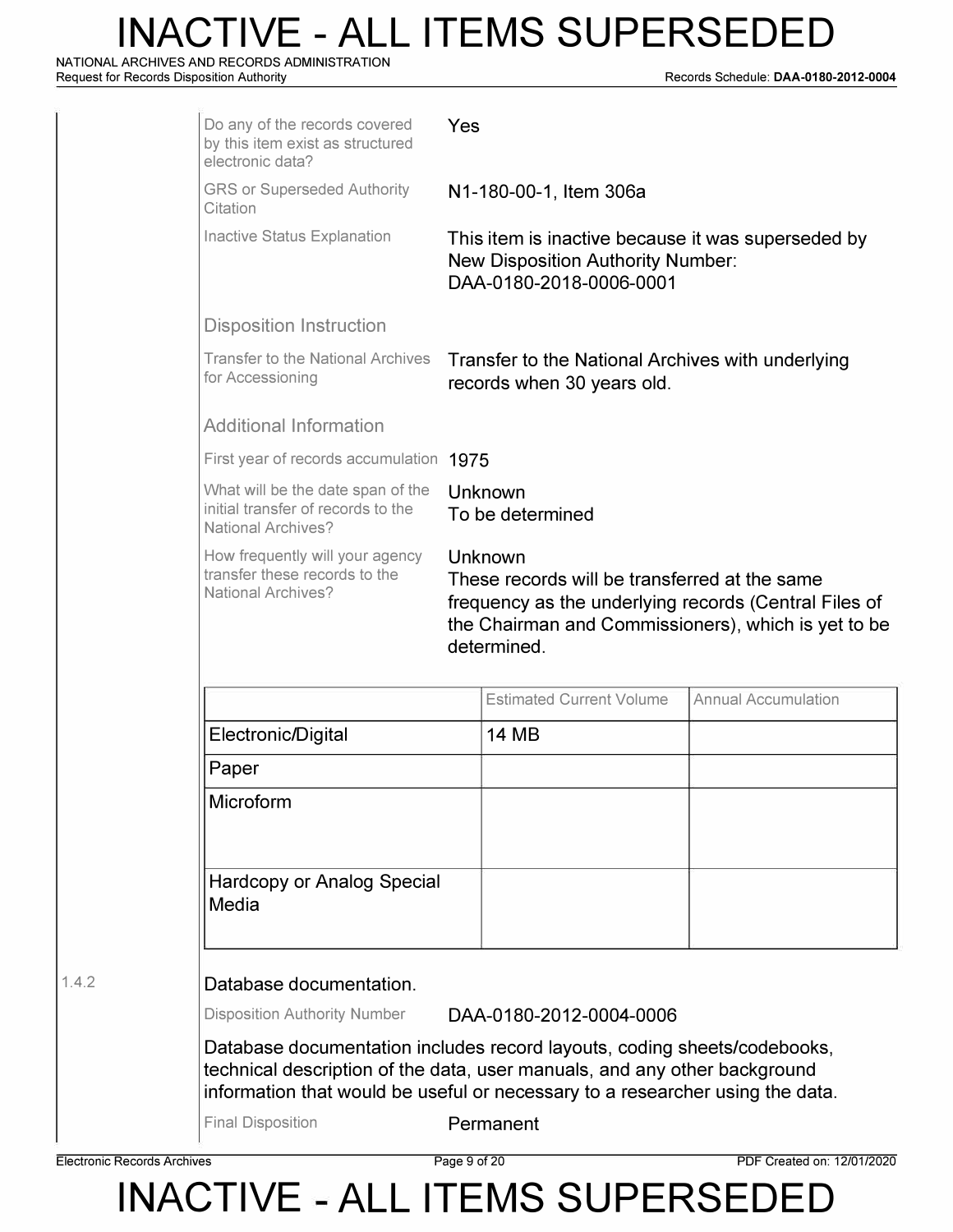**NATIONAL ARCHIVES AND RECORDS ADMINISTRATION** 

**Request for Records Disposition Authority Records Schedule: DAA-0180-2012-0004** 

|                                                                                                                                                                                     | Inactive                                                                                                                          |                                                                                                                                                                                                                                   |  |
|-------------------------------------------------------------------------------------------------------------------------------------------------------------------------------------|-----------------------------------------------------------------------------------------------------------------------------------|-----------------------------------------------------------------------------------------------------------------------------------------------------------------------------------------------------------------------------------|--|
| Yes                                                                                                                                                                                 |                                                                                                                                   |                                                                                                                                                                                                                                   |  |
| <b>No</b>                                                                                                                                                                           |                                                                                                                                   |                                                                                                                                                                                                                                   |  |
|                                                                                                                                                                                     | This item is inactive because it was superseded by<br>New Disposition Authority Number: GRS 3.1 / 050<br>(DAA-GRS-2013-0005-0002) |                                                                                                                                                                                                                                   |  |
|                                                                                                                                                                                     |                                                                                                                                   |                                                                                                                                                                                                                                   |  |
|                                                                                                                                                                                     |                                                                                                                                   |                                                                                                                                                                                                                                   |  |
|                                                                                                                                                                                     |                                                                                                                                   |                                                                                                                                                                                                                                   |  |
|                                                                                                                                                                                     |                                                                                                                                   |                                                                                                                                                                                                                                   |  |
| Unknown<br>To be determined                                                                                                                                                         |                                                                                                                                   |                                                                                                                                                                                                                                   |  |
| Unknown<br>These records will be transferred at the same<br>frequency as the underlying records (Central Files<br>of Chairman and Commissioners), which is yet to be<br>determined. |                                                                                                                                   |                                                                                                                                                                                                                                   |  |
|                                                                                                                                                                                     | <b>Estimated Current Volume</b>                                                                                                   | <b>Annual Accumulation</b>                                                                                                                                                                                                        |  |
|                                                                                                                                                                                     | <b>178 MB</b>                                                                                                                     |                                                                                                                                                                                                                                   |  |
|                                                                                                                                                                                     | 7 Cubic feet                                                                                                                      |                                                                                                                                                                                                                                   |  |
|                                                                                                                                                                                     |                                                                                                                                   |                                                                                                                                                                                                                                   |  |
| <b>Hardcopy or Analog Special</b>                                                                                                                                                   |                                                                                                                                   |                                                                                                                                                                                                                                   |  |
|                                                                                                                                                                                     |                                                                                                                                   | Transfer a copy of the documentation to the<br>National Archives at the time the data is transferred.<br>Transfer documentation updates and changes with<br>subsequent data transfers.<br>First year of records accumulation 1975 |  |

2

**Electronic Records Archives Page 10 of 20 PDF Created on: 12/01/2020**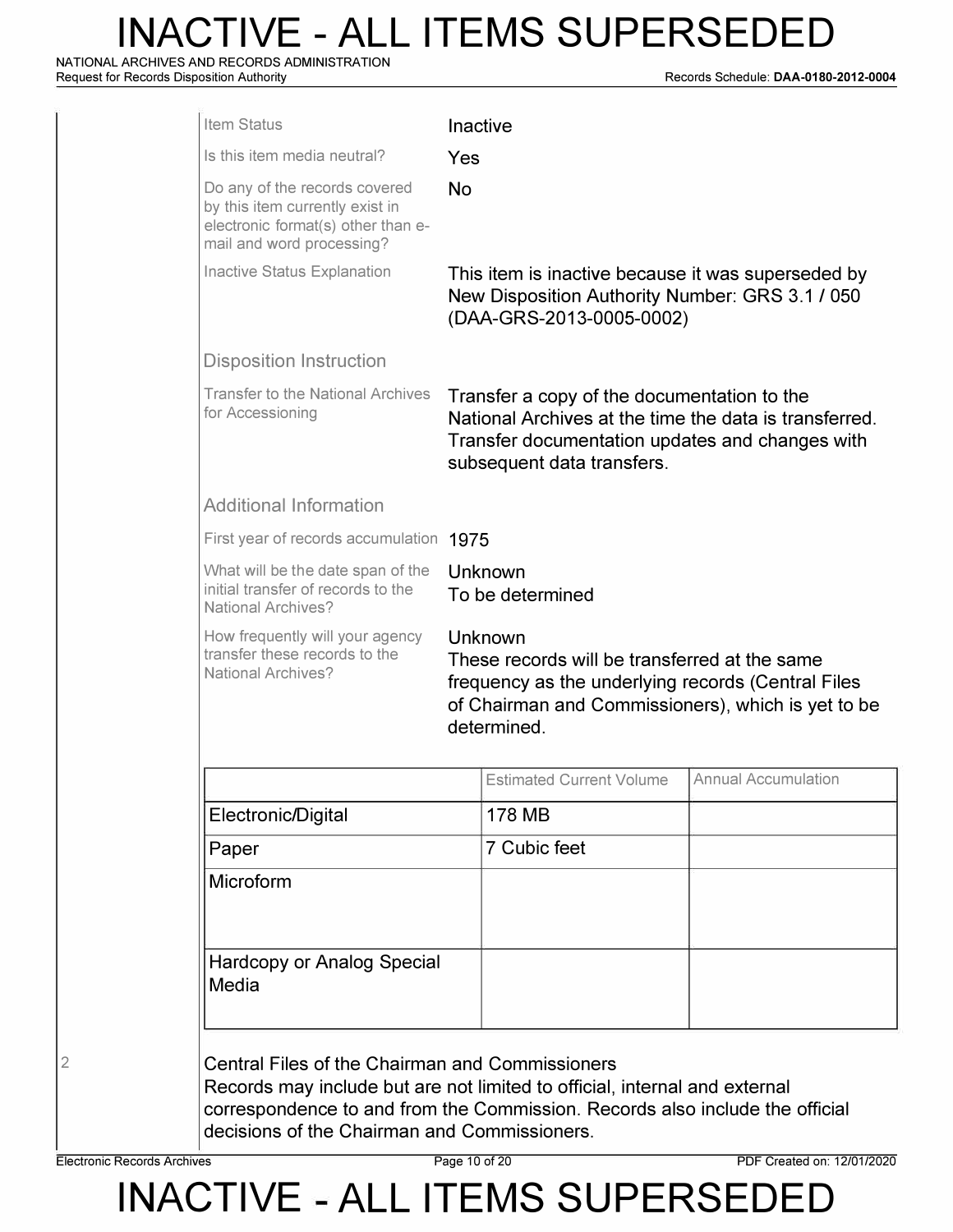**NATIONAL ARCHIVES AND RECORDS ADMINISTRATION** 

**Request for Records Disposition Authority Records Schedule: DAA-0180-2012-0004** 

| Electronic Records Archives |                                                                                                                                                                                                                                                                                                                                     | Page 11 of 20 |                                                                                                                           | PDF Created on: 12/01/2020 |
|-----------------------------|-------------------------------------------------------------------------------------------------------------------------------------------------------------------------------------------------------------------------------------------------------------------------------------------------------------------------------------|---------------|---------------------------------------------------------------------------------------------------------------------------|----------------------------|
|                             | Paper                                                                                                                                                                                                                                                                                                                               |               | 550 Cubic feet                                                                                                            | 30 Cubic feet              |
|                             | Electronic/Digital                                                                                                                                                                                                                                                                                                                  |               |                                                                                                                           |                            |
|                             |                                                                                                                                                                                                                                                                                                                                     |               | <b>Estimated Current Volume</b>                                                                                           | <b>Annual Accumulation</b> |
|                             | <b>National Archives?</b>                                                                                                                                                                                                                                                                                                           |               | To be determined                                                                                                          |                            |
|                             | How frequently will your agency<br>transfer these records to the                                                                                                                                                                                                                                                                    |               | Unknown                                                                                                                   |                            |
|                             | What will be the date span of the<br>initial transfer of records to the<br><b>National Archives?</b>                                                                                                                                                                                                                                |               | Unknown<br>To be determined                                                                                               |                            |
|                             | First year of records accumulation 1975                                                                                                                                                                                                                                                                                             |               |                                                                                                                           |                            |
|                             | <b>Additional Information</b>                                                                                                                                                                                                                                                                                                       |               |                                                                                                                           |                            |
|                             | for Accessioning                                                                                                                                                                                                                                                                                                                    | off           | Transfer to the National Archives 30 year(s) after cut                                                                    |                            |
|                             | <b>Transfer to the National Archives</b>                                                                                                                                                                                                                                                                                            |               | year or at the end of a particular event.                                                                                 |                            |
|                             | <b>Cutoff Instruction</b>                                                                                                                                                                                                                                                                                                           |               | Most files are cut off at the end of the fiscal year.<br>Some files may be cut off at the end of the calendar             |                            |
|                             | <b>Disposition Instruction</b>                                                                                                                                                                                                                                                                                                      |               |                                                                                                                           |                            |
|                             | Inactive Status Explanation                                                                                                                                                                                                                                                                                                         |               | This item is inactive because it was superseded by<br><b>New Disposition Authority Number:</b><br>DAA-0180-2018-0006-0001 |                            |
|                             | <b>GRS or Superseded Authority</b><br>Citation                                                                                                                                                                                                                                                                                      |               | N1-180-00-1, Item 307                                                                                                     |                            |
|                             | Do any of the records covered<br>by this item exist as structured<br>electronic data?                                                                                                                                                                                                                                               | Yes           |                                                                                                                           |                            |
|                             | Do any of the records covered<br>by this item currently exist in<br>electronic format(s) other than e-<br>mail and word processing?                                                                                                                                                                                                 | Yes           |                                                                                                                           |                            |
|                             | Is this item media neutral?                                                                                                                                                                                                                                                                                                         | Yes           |                                                                                                                           |                            |
|                             | Item Status                                                                                                                                                                                                                                                                                                                         | Inactive      |                                                                                                                           |                            |
|                             | <b>Final Disposition</b>                                                                                                                                                                                                                                                                                                            |               | Permanent                                                                                                                 |                            |
|                             | The official record copy of the Central Files consists of microfiche for the years<br>1975 to approximately 1991. Around 1991, paper became the official record copy<br>format. Beginning in 2013, the Commission began to transition to keeping portions<br>of the official record copy of the Central Files in electronic format. |               |                                                                                                                           |                            |
|                             | <b>Disposition Authority Number</b>                                                                                                                                                                                                                                                                                                 |               | DAA-0180-2012-0004-0007                                                                                                   |                            |
| 2.1                         | Official record copy.                                                                                                                                                                                                                                                                                                               |               |                                                                                                                           |                            |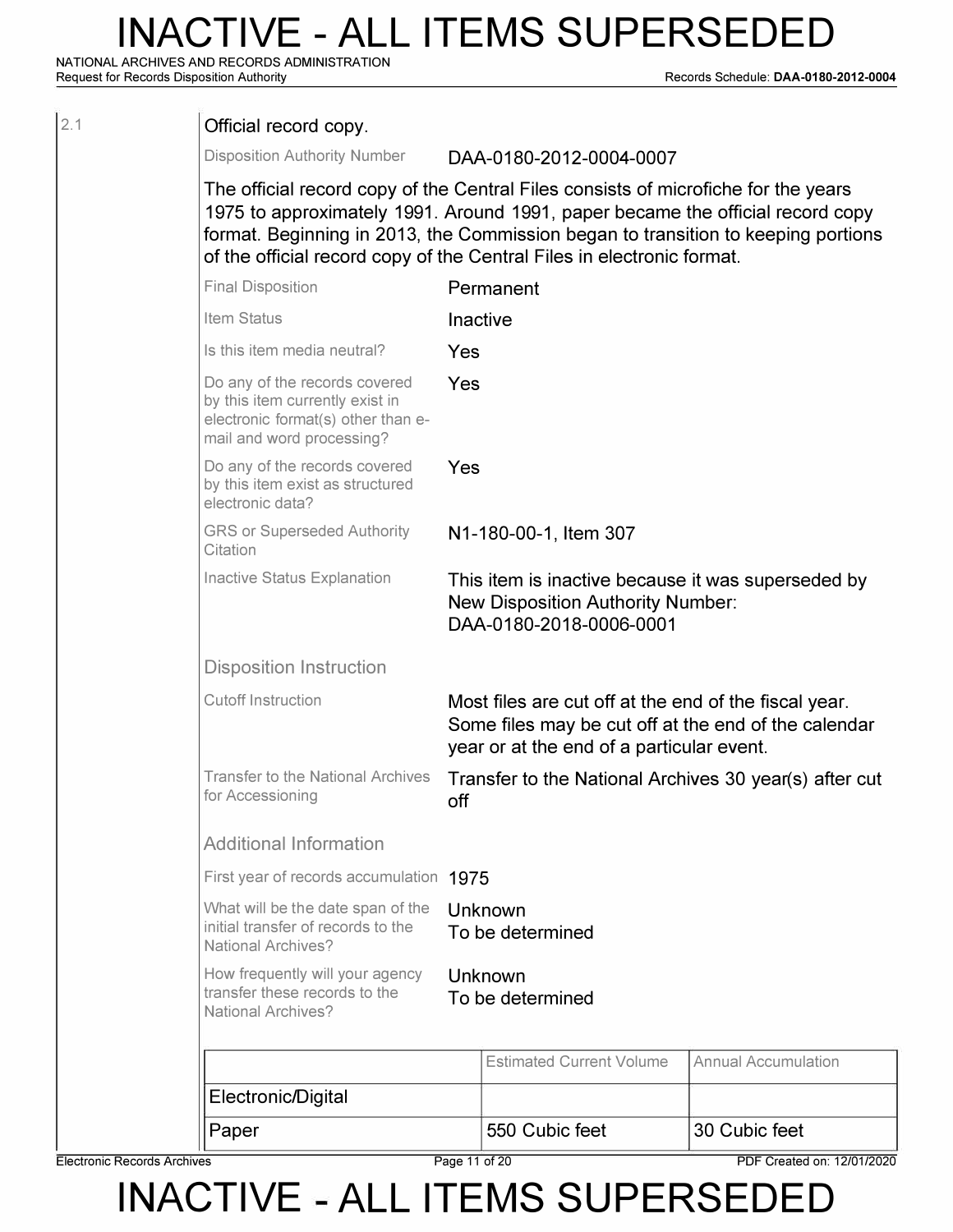**NATIONAL ARCHIVES AND RECORDS ADMINISTRATION** 

**Request for Records Disposition Authority Records Schedule: DAA-0180-2012-0004** 

|     | Microform                                                                                                                           | Linear feet of<br>microfiche<br>60 Microfilm rolls                                                                                                                   |  |
|-----|-------------------------------------------------------------------------------------------------------------------------------------|----------------------------------------------------------------------------------------------------------------------------------------------------------------------|--|
|     | <b>Hardcopy or Analog Special</b><br>Media                                                                                          |                                                                                                                                                                      |  |
| 3   | Records and Official Minutes of Commission Meetings                                                                                 | Records include staff documents, agendas, supporting documentation presented to<br>Commissioners, meeting transcripts, record of votes, and similar material.        |  |
| 3.1 | Official record copy.                                                                                                               |                                                                                                                                                                      |  |
|     | <b>Disposition Authority Number</b>                                                                                                 | DAA-0180-2012-0004-0008                                                                                                                                              |  |
|     | Commission meeting.                                                                                                                 | Records include official record copies of Commission meeting records from 1975<br>to the present. Records include a file of open and closed meeting records for each |  |
|     | <b>Final Disposition</b>                                                                                                            | Permanent                                                                                                                                                            |  |
|     | Item Status                                                                                                                         | Inactive                                                                                                                                                             |  |
|     | Is this item media neutral?                                                                                                         | Yes                                                                                                                                                                  |  |
|     | Do any of the records covered<br>by this item currently exist in<br>electronic format(s) other than e-<br>mail and word processing? | <b>No</b>                                                                                                                                                            |  |
|     | <b>GRS or Superseded Authority</b><br>Citation                                                                                      | N1-180-00-1, Item 308b                                                                                                                                               |  |
|     | Inactive Status Explanation                                                                                                         | This item is inactive because it was superseded by<br><b>New Disposition Authority Number:</b><br>DAA-0180-2018-0006-0001                                            |  |
|     | <b>Disposition Instruction</b>                                                                                                      |                                                                                                                                                                      |  |
|     | <b>Cutoff Instruction</b>                                                                                                           | Cut off at the end of the calendar year.                                                                                                                             |  |
|     | <b>Transfer to the National Archives</b><br>for Accessioning                                                                        | Transfer to the National Archives 30 year(s) after cut<br>off                                                                                                        |  |
|     | <b>Additional Information</b>                                                                                                       |                                                                                                                                                                      |  |
|     | First year of records accumulation 1975                                                                                             |                                                                                                                                                                      |  |
|     | What will be the date span of the<br>initial transfer of records to the<br><b>National Archives?</b>                                | Unknown<br>To be determined                                                                                                                                          |  |
|     | How frequently will your agency<br>transfer these records to the<br><b>National Archives?</b>                                       | Unknown<br>To be determined                                                                                                                                          |  |

**Electronic Records Archives Page 12 of 20 PDF Created on: 12/01/2020**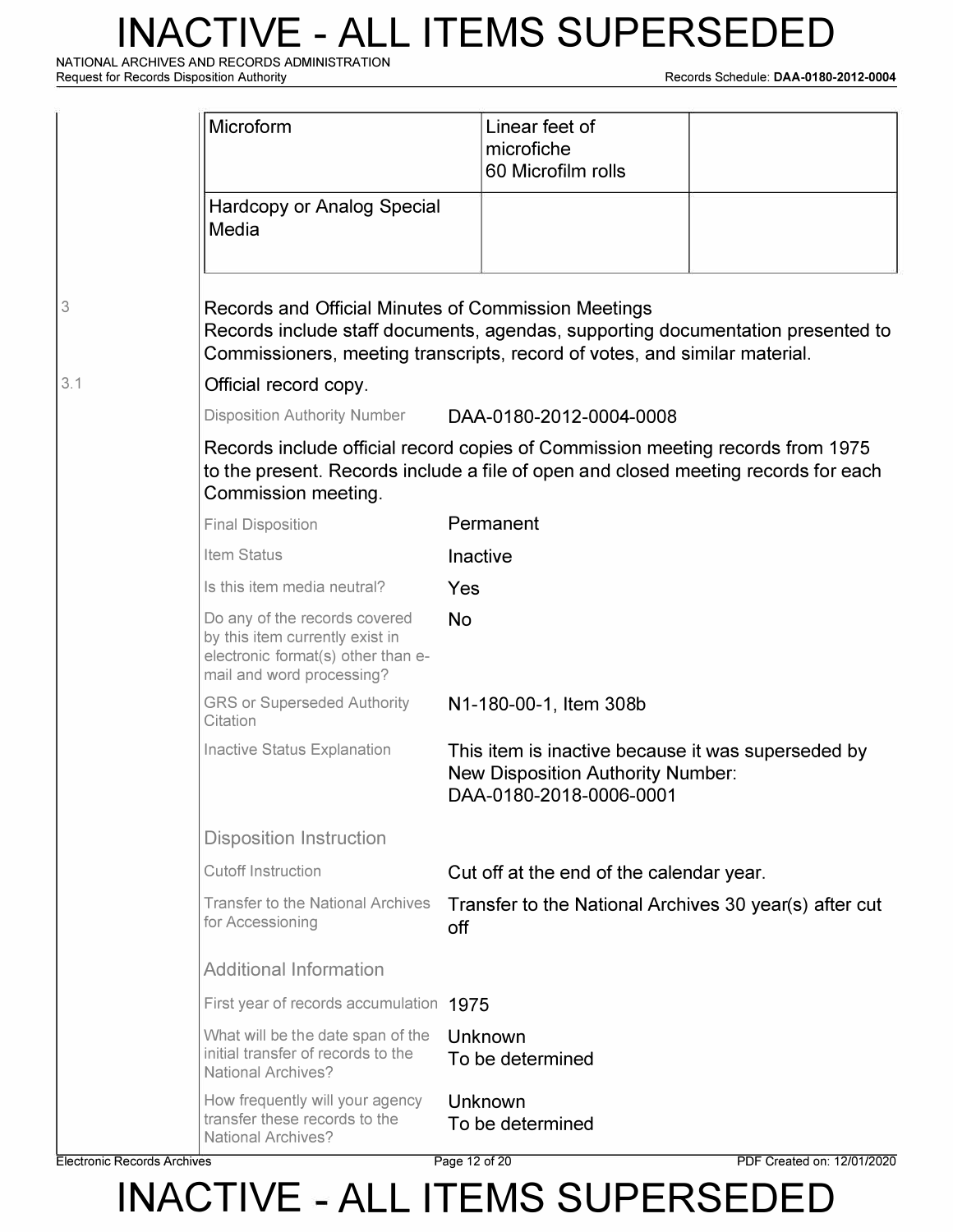**NATIONAL ARCHIVES AND RECORDS ADMINISTRATION** 

Ÿ

**Request for Records Disposition Authority Records Schedule: DAA-0180-2012-0004** 

|                                                                                                                                     | <b>Estimated Current Volume</b>                                                                                                                           | <b>Annual Accumulation</b> |
|-------------------------------------------------------------------------------------------------------------------------------------|-----------------------------------------------------------------------------------------------------------------------------------------------------------|----------------------------|
| Electronic/Digital                                                                                                                  |                                                                                                                                                           |                            |
| Paper                                                                                                                               | 151 Cubic feet                                                                                                                                            |                            |
| <b>Microform</b>                                                                                                                    | 8 Linear feet of<br>microfiche<br>Microfilm rolls                                                                                                         |                            |
| <b>Hardcopy or Analog Special</b><br>Media                                                                                          |                                                                                                                                                           |                            |
|                                                                                                                                     | Index to records and official minutes of Commission meetings.                                                                                             |                            |
| <b>Disposition Authority Number</b>                                                                                                 | DAA-0180-2012-0004-0009                                                                                                                                   |                            |
|                                                                                                                                     | This system locates subjects addressed at Commission meetings by relating<br>subjects to Commission meeting dates and open/closed status of the meetings. |                            |
| <b>Final Disposition</b>                                                                                                            | Permanent                                                                                                                                                 |                            |
| Item Status                                                                                                                         | Inactive                                                                                                                                                  |                            |
| Is this item media neutral?                                                                                                         | Yes                                                                                                                                                       |                            |
| Do any of the records covered<br>by this item currently exist in<br>electronic format(s) other than e-<br>mail and word processing? | Yes                                                                                                                                                       |                            |
| Do any of the records covered<br>by this item exist as structured<br>electronic data?                                               | Yes                                                                                                                                                       |                            |
| <b>GRS or Superseded Authority</b><br>Citation                                                                                      | N1-180-00-1, Item 308c                                                                                                                                    |                            |
| Inactive Status Explanation                                                                                                         | This item is inactive because it was superseded by<br><b>New Disposition Authority Number:</b><br>DAA-0180-2018-0006-0001                                 |                            |
| <b>Disposition Instruction</b>                                                                                                      |                                                                                                                                                           |                            |
| <b>Transfer to the National Archives</b><br>for Accessioning                                                                        | Transfer data to the National Archives with underlying<br>records when 30 years old.                                                                      |                            |
| <b>Additional Information</b>                                                                                                       |                                                                                                                                                           |                            |
| First year of records accumulation 1975                                                                                             |                                                                                                                                                           |                            |
| What will be the date span of the<br>initial transfer of records to the<br><b>National Archives?</b>                                | Unknown<br>To be determined                                                                                                                               |                            |
|                                                                                                                                     |                                                                                                                                                           |                            |

3.2

**Electronic Records Archives** Page 13 of 20 PDF Created on: 12/01/2020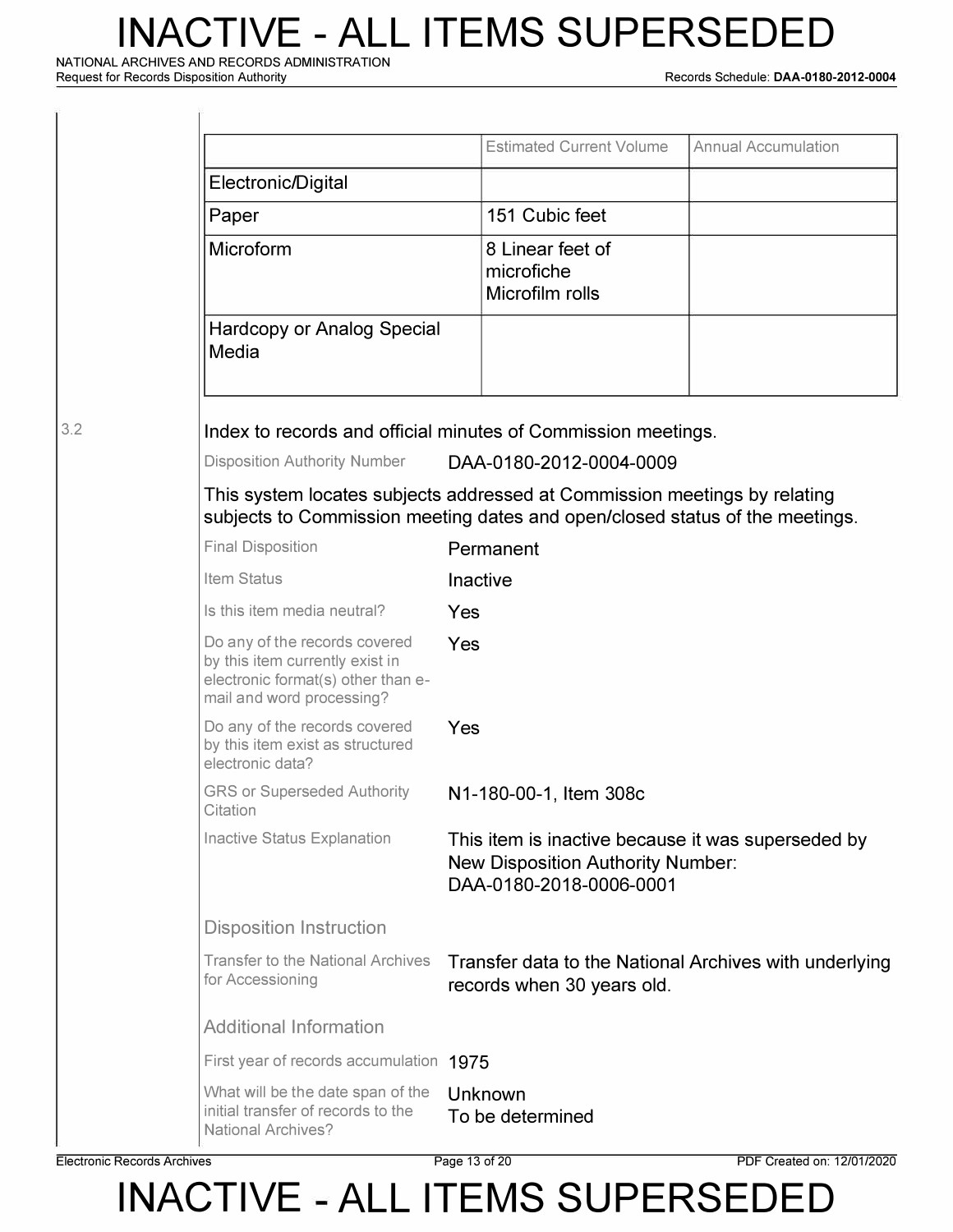**NATIONAL ARCHIVES AND RECORDS ADMINISTRATION** 

**Request for Records Disposition Authority Records Schedule: DAA-0180-2012-0004** 

|     | How frequently will your agency<br>Unknown<br>transfer these records to the<br>To be determined<br><b>National Archives?</b>                                                                                            |                                                                                                                           |                            |  |  |
|-----|-------------------------------------------------------------------------------------------------------------------------------------------------------------------------------------------------------------------------|---------------------------------------------------------------------------------------------------------------------------|----------------------------|--|--|
|     |                                                                                                                                                                                                                         | <b>Estimated Current Volume</b>                                                                                           | <b>Annual Accumulation</b> |  |  |
|     | Electronic/Digital                                                                                                                                                                                                      | <b>15 MB</b>                                                                                                              |                            |  |  |
|     | Paper                                                                                                                                                                                                                   |                                                                                                                           |                            |  |  |
|     | Microform                                                                                                                                                                                                               |                                                                                                                           |                            |  |  |
|     | <b>Hardcopy or Analog Special</b><br>Media                                                                                                                                                                              |                                                                                                                           |                            |  |  |
| 4   | <b>Tapes of Commission Meetings</b>                                                                                                                                                                                     |                                                                                                                           |                            |  |  |
| 4.1 | Recordings of open and closed Commission meetings.<br><b>Disposition Authority Number</b><br>DAA-0180-2012-0004-0010                                                                                                    |                                                                                                                           |                            |  |  |
|     |                                                                                                                                                                                                                         |                                                                                                                           |                            |  |  |
|     | Analog recordings commenced in 1975 and continued until 2008, when electronic<br>recordings were gradually phased in. Analog recordings were phased out entirely<br>there is a mix of analog and electronic recordings. | by the end of 2011. For Commission meetings occurring between 2008 and 2011,                                              |                            |  |  |
|     | <b>Final Disposition</b>                                                                                                                                                                                                | Permanent                                                                                                                 |                            |  |  |
|     | Item Status                                                                                                                                                                                                             | Inactive                                                                                                                  |                            |  |  |
|     | Is this item media neutral?                                                                                                                                                                                             | Yes                                                                                                                       |                            |  |  |
|     | Do any of the records covered<br>by this item currently exist in<br>electronic format(s) other than e-<br>mail and word processing?                                                                                     | Yes                                                                                                                       |                            |  |  |
|     | Do any of the records covered<br>by this item exist as structured<br>electronic data?                                                                                                                                   | <b>No</b>                                                                                                                 |                            |  |  |
|     | <b>GRS or Superseded Authority</b><br>Citation                                                                                                                                                                          | N1-180-00-1, Item 309a (as amended by<br>DAN-180-2011-001)                                                                |                            |  |  |
|     | Inactive Status Explanation                                                                                                                                                                                             | This item is inactive because it was superseded by<br><b>New Disposition Authority Number:</b><br>DAA-0180-2018-0006-0001 |                            |  |  |
|     | <b>Disposition Instruction</b>                                                                                                                                                                                          |                                                                                                                           |                            |  |  |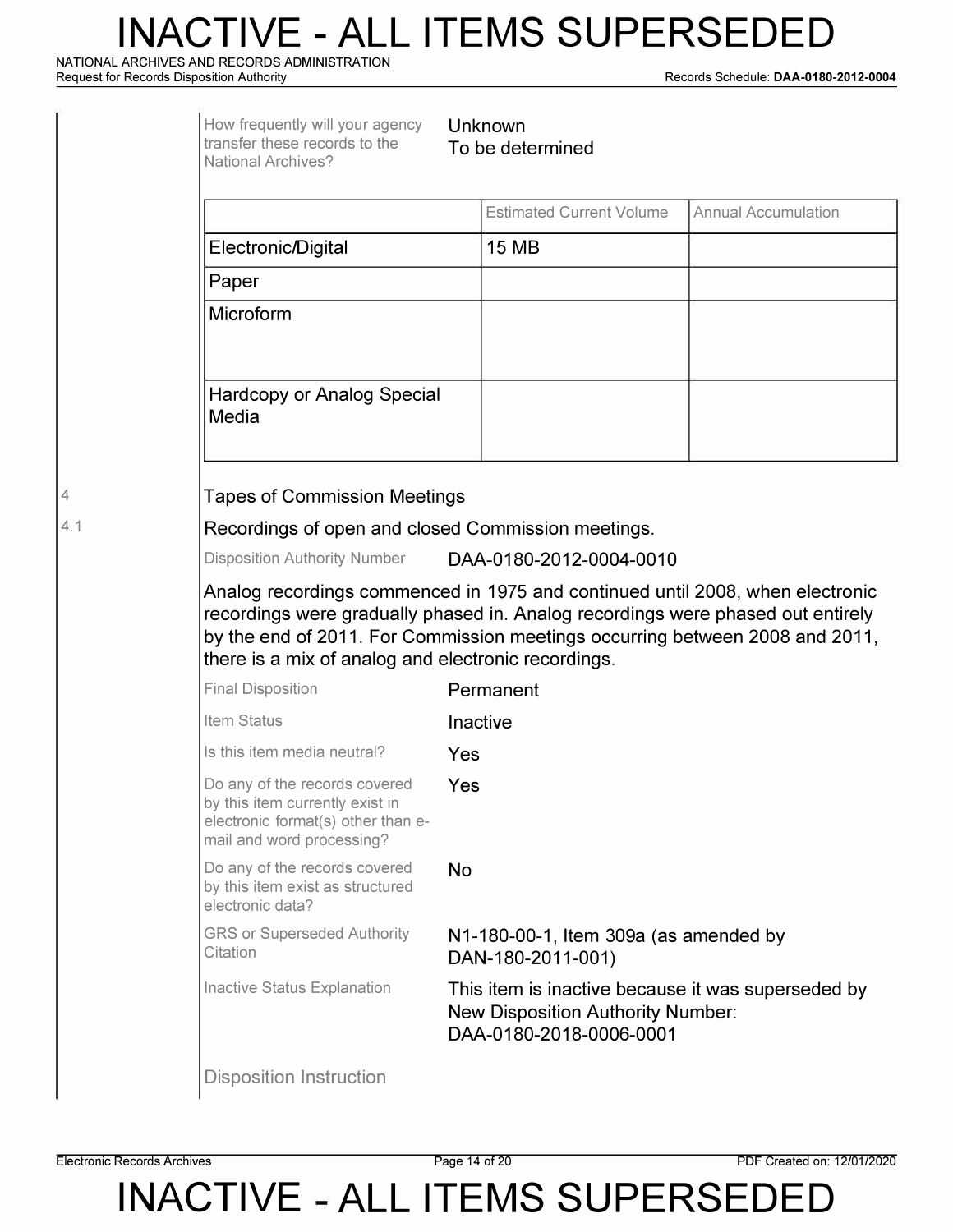**NATIONAL ARCHIVES AND RECORDS ADMINISTRATION** 

**Request for Records Disposition Authority Records Schedule: DAA-0180-2012-0004** 

| If this item has multiple sections,<br>indicate here records to which<br>this section apply          | <b>Analog Sound Recordings</b>                                |                                                        |                            |  |
|------------------------------------------------------------------------------------------------------|---------------------------------------------------------------|--------------------------------------------------------|----------------------------|--|
| <b>Cutoff Instruction</b>                                                                            | Cut off at the end of the calendar year.                      |                                                        |                            |  |
| <b>Transfer to the National Archives</b><br>for Accessioning                                         | Transfer to the National Archives 30 year(s) after cut<br>off |                                                        |                            |  |
| <b>Additional Information</b>                                                                        |                                                               |                                                        |                            |  |
| First year of records accumulation 1975                                                              |                                                               |                                                        |                            |  |
| End year of records accumulation 2011                                                                |                                                               |                                                        |                            |  |
| What will be the date span of the<br>initial transfer of records to the<br><b>National Archives?</b> |                                                               | Unknown<br>To be determined                            |                            |  |
| How frequently will your agency<br>transfer these records to the<br><b>National Archives?</b>        |                                                               | Unknown<br>To be determined                            |                            |  |
|                                                                                                      |                                                               | <b>Estimated Current Volume</b>                        | <b>Annual Accumulation</b> |  |
| Electronic/Digital                                                                                   |                                                               |                                                        |                            |  |
|                                                                                                      |                                                               |                                                        |                            |  |
| Paper<br>Microform                                                                                   |                                                               |                                                        |                            |  |
| <b>Hardcopy or Analog Special</b><br>Media                                                           |                                                               | 16 Tape boxes                                          |                            |  |
| <b>Disposition Instruction</b>                                                                       |                                                               |                                                        |                            |  |
| If this item has multiple sections,<br>indicate here records to which<br>this section apply          |                                                               | <b>Electronic Records</b>                              |                            |  |
| <b>Cutoff Instruction</b>                                                                            |                                                               | Cut off at the end of the calendar year.               |                            |  |
| <b>Transfer to the National Archives</b><br>for Accessioning                                         | off                                                           | Transfer to the National Archives 30 year(s) after cut |                            |  |
| <b>Additional Information</b>                                                                        |                                                               |                                                        |                            |  |
| First year of records accumulation 2008                                                              |                                                               |                                                        |                            |  |

**Electronic Records Archives** 

**Page 15 of 20 PDF Created on: 12/01/2020**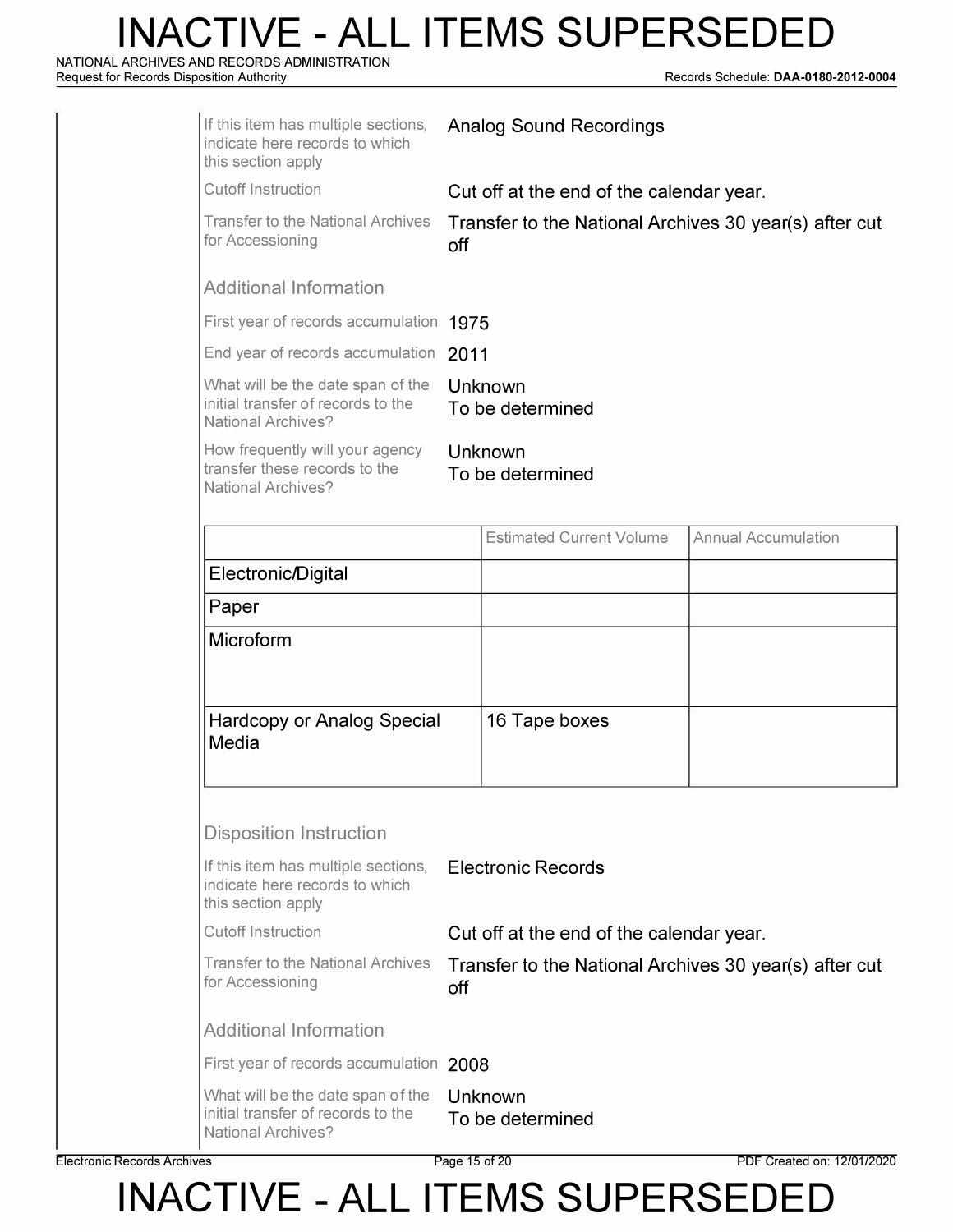**NATIONAL ARCHIVES AND RECORDS ADMINISTRATION** 

**Request for Records Disposition Authority Records Schedule: DAA-0180-2012-0004** 

|     | How frequently will your agency<br>transfer these records to the<br><b>National Archives?</b>                                       | Unknown<br>To be determined                                                                                                                                                                                                                                                                  |                            |  |  |  |  |
|-----|-------------------------------------------------------------------------------------------------------------------------------------|----------------------------------------------------------------------------------------------------------------------------------------------------------------------------------------------------------------------------------------------------------------------------------------------|----------------------------|--|--|--|--|
|     |                                                                                                                                     | <b>Estimated Current Volume</b>                                                                                                                                                                                                                                                              | <b>Annual Accumulation</b> |  |  |  |  |
|     | Electronic/Digital                                                                                                                  | 20 GB                                                                                                                                                                                                                                                                                        |                            |  |  |  |  |
|     | Paper                                                                                                                               |                                                                                                                                                                                                                                                                                              |                            |  |  |  |  |
|     | Microform                                                                                                                           |                                                                                                                                                                                                                                                                                              |                            |  |  |  |  |
|     | <b>Hardcopy or Analog Special</b><br>Media                                                                                          |                                                                                                                                                                                                                                                                                              |                            |  |  |  |  |
| 4.2 | Index to recordings.                                                                                                                |                                                                                                                                                                                                                                                                                              |                            |  |  |  |  |
|     | <b>Disposition Authority Number</b>                                                                                                 | DAA-0180-2012-0004-0011                                                                                                                                                                                                                                                                      |                            |  |  |  |  |
|     |                                                                                                                                     | The index may include but is not limited to the following information: recordings<br>dates; brief statement of meeting topic; metadata describing meeting discussion<br>topics; number of tapes, DVDs, etc. used to record each meeting; and (for analog<br>recordings) any recording flaws. |                            |  |  |  |  |
|     | <b>Final Disposition</b>                                                                                                            | Permanent                                                                                                                                                                                                                                                                                    |                            |  |  |  |  |
|     | Item Status                                                                                                                         | Inactive                                                                                                                                                                                                                                                                                     |                            |  |  |  |  |
|     | Is this item media neutral?                                                                                                         | Yes                                                                                                                                                                                                                                                                                          |                            |  |  |  |  |
|     | Do any of the records covered<br>by this item currently exist in<br>electronic format(s) other than e-<br>mail and word processing? | Yes                                                                                                                                                                                                                                                                                          |                            |  |  |  |  |
|     | Do any of the records covered<br>by this item exist as structured<br>electronic data?                                               | Yes                                                                                                                                                                                                                                                                                          |                            |  |  |  |  |
|     | <b>GRS or Superseded Authority</b><br>Citation                                                                                      | N1-180-00-1, Item 309b (as amended by<br>DAN-180-2011-001)                                                                                                                                                                                                                                   |                            |  |  |  |  |
|     | <b>Inactive Status Explanation</b>                                                                                                  | This item is inactive because it was superseded by<br><b>New Disposition Authority Number:</b><br>DAA-0180-2018-0006-0001                                                                                                                                                                    |                            |  |  |  |  |
|     | <b>Disposition Instruction</b>                                                                                                      |                                                                                                                                                                                                                                                                                              |                            |  |  |  |  |
|     | <b>Cutoff Instruction</b>                                                                                                           | Cut off at the end of the calendar year.                                                                                                                                                                                                                                                     |                            |  |  |  |  |
|     | <b>Transfer to the National Archives</b><br>for Accessioning                                                                        | Transfer to the National Archives 30 year(s) after cut<br>off                                                                                                                                                                                                                                |                            |  |  |  |  |

**Electronic Records Archives Page 16 of 20 PDF Created on: 12/01/2020**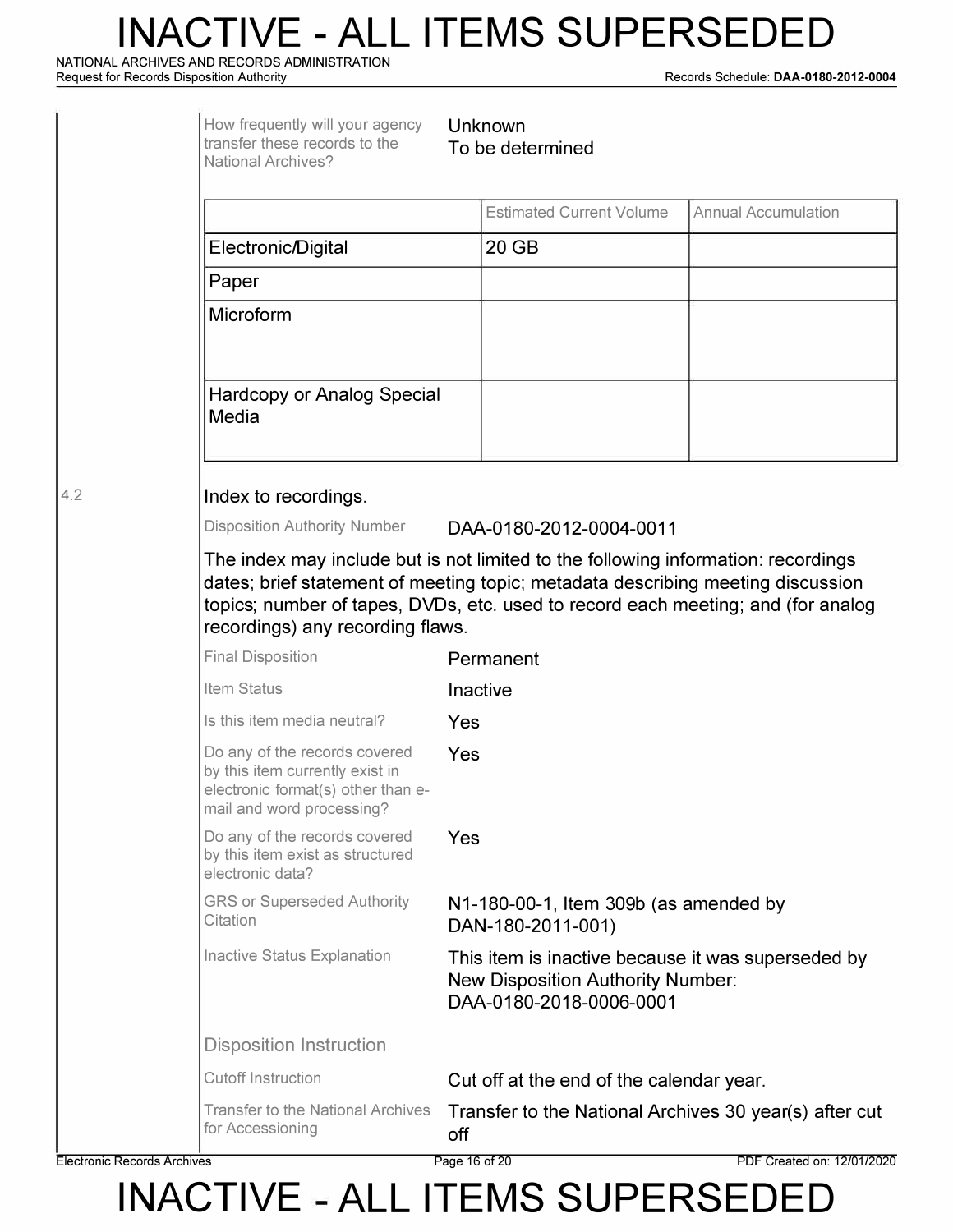**NATIONAL ARCHIVES AND RECORDS ADMINISTRATION Request for Records Disposition Authority** 

**Records Schedule: DAA-0180-2012-0004** 

| <b>Additional Information</b>                                                                        |                                 |                            |
|------------------------------------------------------------------------------------------------------|---------------------------------|----------------------------|
| First year of records accumulation 1975                                                              |                                 |                            |
| What will be the date span of the<br>initial transfer of records to the<br><b>National Archives?</b> | Unknown<br>To be determined     |                            |
| How frequently will your agency<br>transfer these records to the<br><b>National Archives?</b>        | Unknown<br>To be determined     |                            |
|                                                                                                      | <b>Estimated Current Volume</b> | <b>Annual Accumulation</b> |
| Electronic/Digital                                                                                   | 14 MB                           |                            |
| Paper                                                                                                |                                 |                            |
| Microform                                                                                            |                                 |                            |
|                                                                                                      |                                 |                            |

Hardcopy or Analog Special

Media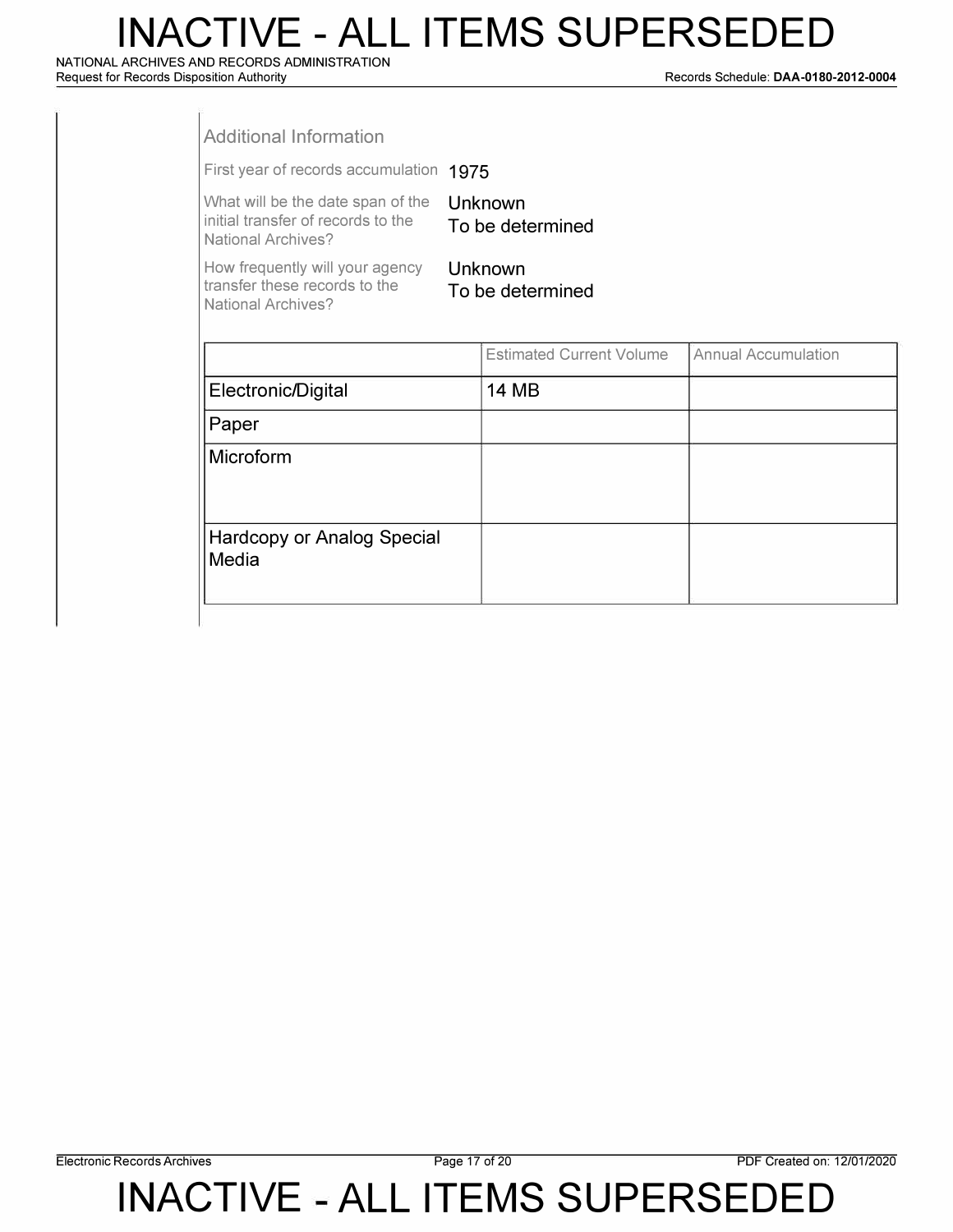**NATIONAL ARCHIVES AND RECORDS ADMINISTRATION** 

**Request for Records Disposition Authority Records Schedule: DAA-0180-2012-0004** 

#### **Agency Certification**

I hereby certify that I am authorized to act for this agency in matters pertaining to the disposition of its records and that the records proposed for disposal in this schedule are not now needed for the business of the agency or will not be needed after the retention periods specified .

#### Signatory Information

| <b>Date</b> | <b>Action</b>                       | <b>By</b>             | <b>Title</b>                          | Organization                                                                                              |
|-------------|-------------------------------------|-----------------------|---------------------------------------|-----------------------------------------------------------------------------------------------------------|
| 09/17/2012  | Certify                             | <b>Crystal Zeh</b>    | <b>Records Manageme</b><br>nt Officer | <b>Commodity Futures</b><br><b>Trading Commission</b><br>- Commodity Futures<br><b>Trading Commission</b> |
| 02/07/2013  | <b>Return for Revisio</b><br>n      | <b>Lauren Crisler</b> | Appraiser                             | <b>National Archives and</b><br><b>Records Administration</b><br>- Records Management<br><b>Services</b>  |
| 04/30/2013  | <b>Submit For Certific</b><br>ation | <b>Crystal Zeh</b>    | <b>Records Manageme</b><br>nt Officer | <b>Commodity Futures</b><br><b>Trading Commission</b><br>- Commodity Futures<br><b>Trading Commission</b> |
| 04/30/2013  | Certify                             | <b>Crystal Zeh</b>    | Records Manageme<br>nt Officer        | <b>Commodity Futures</b><br><b>Trading Commission</b><br>- Commodity Futures<br><b>Trading Commission</b> |
| 08/07/2014  | <b>Return for Revisio</b><br>n      | <b>Lauren Crisler</b> | Appraiser                             | <b>National Archives and</b><br><b>Records Administration</b><br>- Records Management<br><b>Services</b>  |
| 09/17/2014  | <b>Submit For Certific</b><br>ation | Kimberly<br>Neutzling | <b>Records Specialist</b>             | <b>Commodity Futures</b><br><b>Trading Commission</b><br>- Commodity Futures<br><b>Trading Commission</b> |
| 09/17/2014  | Certify                             | <b>Crystal Zeh</b>    | <b>Records Manageme</b><br>nt Officer | <b>Office of the Executive</b><br><b>Director - Executive</b><br>Secretariat Branch                       |
| 02/05/2015  | <b>Return for Revisio</b><br>n      | <b>Lauren Crisler</b> | Appraiser                             | National Archives and<br><b>Records Administration</b><br>- Records Management<br><b>Services</b>         |
| 02/12/2015  | <b>Submit For Certific</b><br>ation | <b>Crystal Zeh</b>    | <b>Records Manageme</b><br>nt Officer | Office of the Executive<br><b>Director - Executive</b><br><b>Secretariat Branch</b>                       |

**Electronic Records Archives Page 18 of 20 PDF Created on: 12/01/2020**